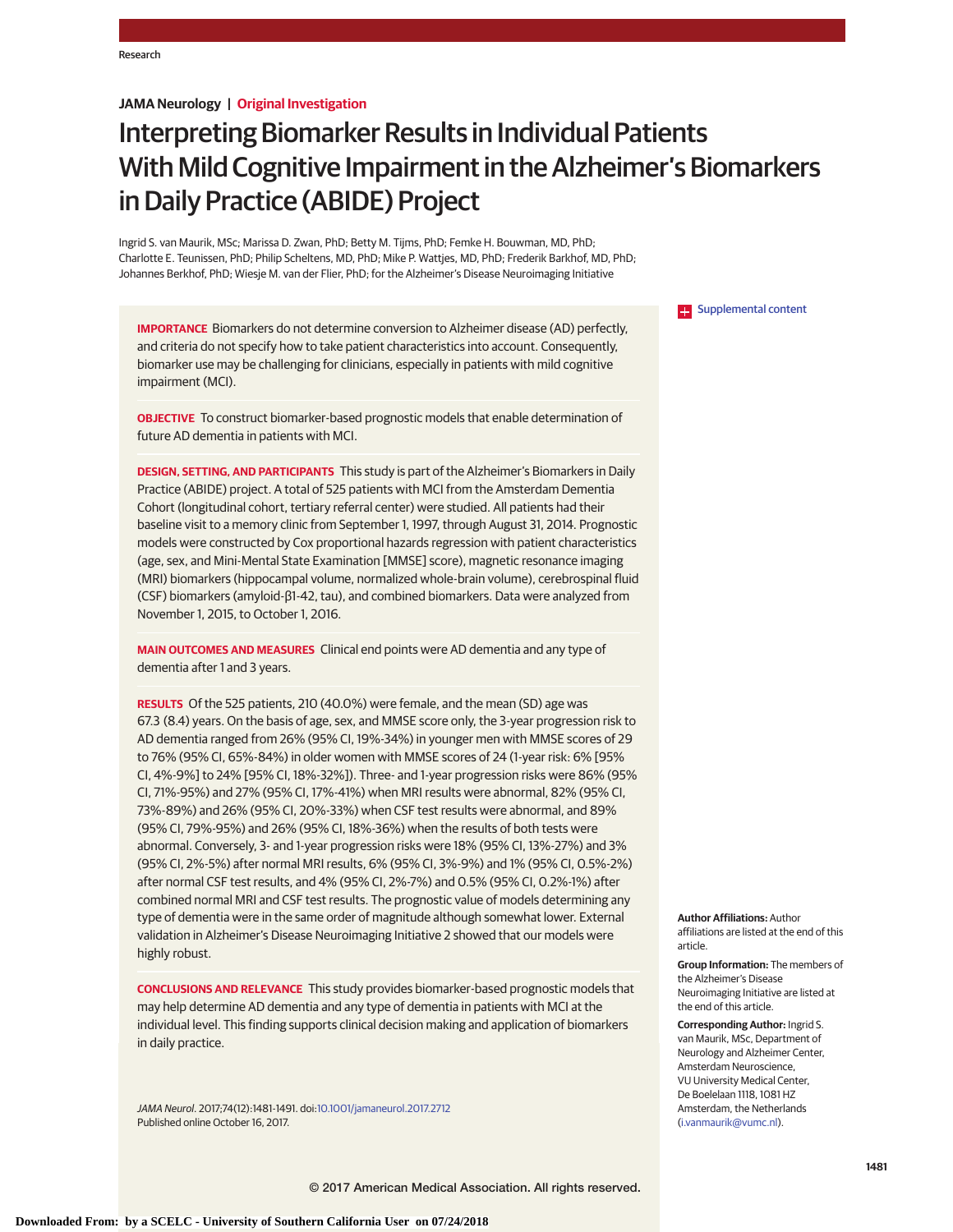lzheimer disease (AD) has a long predementia phase that is often referred to as mild cognitive impairment (MCI). The cumulative progression incidence from MCI to dementia is approximately 50% over 3 years.<sup>1,2</sup> This finding simultaneously implies that the other half of patients with MCI will remain clinically stable or return to a normal state. Therefore, there is an urgent need for individualized risk assessments in patients with MCI.<sup>3</sup>

Identification of abnormal biomarkers in patients with MCI helps to identify individuals at high risk of progression to AD dementia.<sup>4</sup> Atrophy on brain magnetic resonance imaging (MRI) and cerebrospinal fluid (CSF) concentrations of amyloid-β1-42 (Aβ1-42) and tauprotein are among themostwidelyused AD biomarkers and are associated with an increased risk of AD dementia at follow-up.<sup>5-10</sup> These findings resulted in the National Institute on Aging and Alzheimer Association (NIA-AA) criteria, stating that biomarker evidence enhances the pathologic specificity of the diagnosis of AD dementia and MCI due to AD dementia, facilitating an accurate and early diagnosis.<sup>3,11,12</sup> However, these criteria do not specify how to deal with conflicting or borderline biomarker results and how to take patient characteristics into account. Moreover, although MRI and CSF are increasingly used in clinical practice, their diagnostic and prognostic value is not perfect. Therefore, optimal use of these biomarkers in daily clinical practice is challenging.<sup>3,13</sup> We aimed to construct prognostic models based on MRI measures and CSF biomarkers for patients with MCI, taking into account patient characteristics to obtain individualized probabilities of progression.

## **Methods**

### **Participants**

This study is part of the Alzheimer's Biomarkers in Daily Practice (ABIDE) project.<sup>14</sup> We included 525 patients with MCI from the Amsterdam Dementia Cohort (eFigure 1 in the Supplement). Inclusion criteria were baseline diagnosis of MCI, availability of Mini-Mental State Examination (MMSE) scores, MRI and/or CSF data, and at least 6 months of follow-up. All patients had their baseline visit in our memory clinic from September 1, 1997, through August 31, 2014. Data were analyzed from November 1, 2015, to October 1, 2016. We obtained written informed consent from all patients. The study was approved by the Medical Ethics Review Committee of the VU University Medical Center, Amsterdam, the Netherlands. All data were deidentified.

Diagnostic workup consisted of a standardized, 1-day baseline assessment. Clinical diagnosis was made by consensus in a multidisciplinary meeting.<sup>15</sup> Until early 2012, the diagnosis of MCI was based on the Petersen criteria.<sup>11</sup> From 2012 onward, we used the core clinical criteria of the NIA-AA for MCI.<sup>3</sup>

The standardized annual follow-up included a visitwith the neurologist and neuropsychologist. The diagnosis was reevaluated in a multidisciplinary meeting of the professionals involved. Alzheimer disease dementia was diagnosed according to the National Institute of Neurological and Communicative Disorders [and Stroke](https://en.wikipedia.org/wiki/National_Institute_of_Neurological_and_Communicative_Disorders_and_Stroke) and the [Alzheimer's Disease and Related Disorders](https://en.wikipedia.org/wiki/Alzheimer%27s_Disease_and_Related_Disorders_Association) [Association](https://en.wikipedia.org/wiki/Alzheimer%27s_Disease_and_Related_Disorders_Association) criteria or NIA-AA criteria.<sup>12,16</sup> Other types of dementia were diagnosed using established clinical criteria.<sup>17-21</sup>

## **Key Points**

**Question** Magnetic resonance imaging and cerebrospinal fluid measures are associated with an increased risk of progression to Alzheimer disease dementia, but how can we interpret biomarker findings in individual patients with mild cognitive impairment?

**Findings** This cohort modelling study constructed biomarker-based prognostic models (cerebrospinal fluid model, magnetic resonance imaging model, and a combined model) that can be applied in individual patients with mild cognitive impairment, taking into account patient characteristics (age, sex, and Mini-Mental State Examination score). The models show particularly high negative predictive values, and external validation showed that our models were highly robust.

**Meaning** These practical models could support clinical decision making and facilitate application of magnetic resonance imaging and cerebrospinal fluid biomarkers in daily practice.

#### MRI Acquisition

Magnetic resonance imaging (available in 456 patients [86.9%]) before 2008 was performed with a 1.5-T MRI scanner (Magnetom Avanto, Vision, Impact, and Sonata, Siemens; Signa HDXT, GE Healthcare). From 2008 onward, MRI of the brain was performed on a 3-T MRI scanner (MR750, GE Medical Systems; Ingenuity TF PET/MR, Philips Medical Systems; and Titan, Toshiba Medical Systems). All imageswere taken according to a standardized protocol, $^{22}$  of which we only used sagittal 3-dimensional T1-weighted images with coronal reformats in this study.

All images were reviewed by experienced neuroradiologists. Visual rating of MRIs was performed according to established, validated semiquantitative visual rating scales (medial temporal lobe atrophy scores, 0-4; global cortical atrophy scores,  $0-3$ ).<sup>23,24</sup>

Left and right hippocampal volumes (HCVs) were quantified using FSL FIRST (the integrated registration and segmentation tool of the Oxford Centre for Functional MRI of the Brain) and summed for analysis.<sup>25</sup> Normalized whole-brain volumes (NWBVs) were estimated with Structural Image Evaluation using Normalization of Atrophy Cross-sectional (SIENAX).<sup>26</sup> Volumetric data were available for 394 patients (75.0%).

## CSF Analysis

The CSF samples (available in 417 patients [79.4%]) were obtained by lumbar puncture, collected in polypropylene tubes (Sarstedt), and processed according to international guidelines.27-29The CSF biomarkers Aβ1-42 and total tau were measured using sandwich enzyme-linked immunosorbent assays on a routine basis (Innotest, Fujirebio).<sup>9</sup>

#### Statistical Analysis

We used Stata 14SE software (StataCorp) for statistical analyses. We used Cox proportional hazards regression analysis to construct prognostic models (determinants as continuous measures; CSF biomarkers were log transformed). The models were based on complete cases only; therefore, the number of patients varied across models (eFigure 1 in the [Supple](http://jama.jamanetwork.com/article.aspx?doi=10.1001/jamaneurol.2017.2712&utm_campaign=articlePDF%26utm_medium=articlePDFlink%26utm_source=articlePDF%26utm_content=jamaneurol.2017.2712)[ment\)](http://jama.jamanetwork.com/article.aspx?doi=10.1001/jamaneurol.2017.2712&utm_campaign=articlePDF%26utm_medium=articlePDFlink%26utm_source=articlePDF%26utm_content=jamaneurol.2017.2712). The primary clinical end point was probable AD dementia.12,16 Patients who progressed to dementia not caused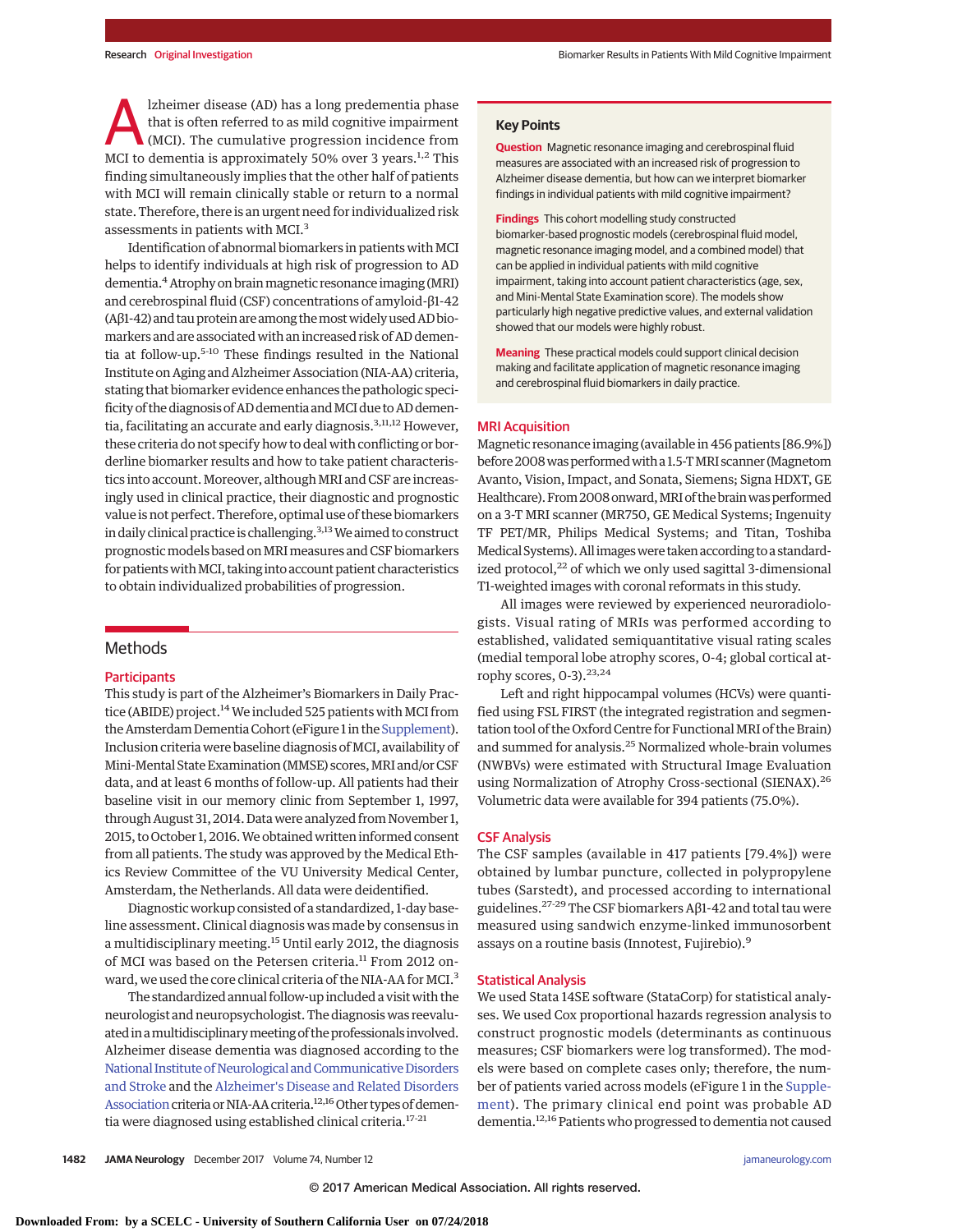by AD (n = 56) were included in the analysis (non-AD group) and censored at the time of diagnosis of non-AD dementia. Subsequently,we repeated the analysiswith conversion to any type of dementia as the clinical end point.

We first constructed a prognostic model based on the patient characteristics of age, sex, and MMSE score (demographic model; for comparison). We expanded this model with MRI (HCV and NWBV) or CSF (Aβ1-42 and tau). Finally, we combined the previous 2 models into 1 prognostic model containing CSF biomarkers (Aβ1-42 and tau) and MRI biomarkers (HCV and NWBV) to allow a clinician to appreciate the combined value of both modalities. We focused our report on the volumetric measures and provide a model for visual measurements in the [Supplement.](http://jama.jamanetwork.com/article.aspx?doi=10.1001/jamaneurol.2017.2712&utm_campaign=articlePDF%26utm_medium=articlePDFlink%26utm_source=articlePDF%26utm_content=jamaneurol.2017.2712) In addition, we corrected the volumetricMRImodels for field strength. Interaction effects among biomarkers and between biomarker and patient characteristics were included using backward selection. Effects were included in the model if *P* ≤ .10. The prognostic accuracy of the model was estimated by the Harrell C statistic.<sup>30</sup> Three-year and corresponding 1-year cumulative progression probabilities with 95% CIs were calculated using the Stata survci command.<sup>31</sup> Because of variation in clinical follow-up visit times, cutoffs were set at 3.5 years for 3-year follow-up and 1.5 years for 1-year follow-up. Specific probabilities of progression with accompanying CIs were read from the survival function for specific patients using the established models. As an example, we determined probabilities of progression for men and women, patients with a younger (60 years) and older (75 years) age, and those with an MMSE score of 29 and 24. We selected the 20th percentile as abnormal and the 80th percentile as normal for each biomarker (for tau, 80th percentile as abnormal and 20th percentile as normal) (eFigure 2 in the [Supplement\)](http://jama.jamanetwork.com/article.aspx?doi=10.1001/jamaneurol.2017.2712&utm_campaign=articlePDF%26utm_medium=articlePDFlink%26utm_source=articlePDF%26utm_content=jamaneurol.2017.2712). When these models are used, any value can be entered for the variables, resulting in a personalized value and CI for each patient.

We internally validated the models by 5-fold crossvalidation. External validation was performed on the Alzheimer's Disease Neuroimaging Initiative 2 (ADNI-2) cohort (eAppendix and eTable 1 in the [Supplement\)](http://jama.jamanetwork.com/article.aspx?doi=10.1001/jamaneurol.2017.2712&utm_campaign=articlePDF%26utm_medium=articlePDFlink%26utm_source=articlePDF%26utm_content=jamaneurol.2017.2712). We fitted the establishedmodels to *z* score–converted biomarker values and calculated the Harrell C statistic.

## Results

Of the 525 patients, 210 (40.0%) were female, and the mean (SD) age was 67.3 (8.4) years. During a mean (SD) of 2.4 (1.0) years of follow-up, 201 (38.3%) patients progressed to AD dementia, 52 (9.9%) developed another type of dementia, and 272 (51.8%) remained stable (Table 1). $32$ 

We constructed models to determine AD-type dementia. The variables included in each model (demographic model, CSF model, MRI model, and combined model) and their corresponding regression coefficients are presented in Table 2. Risk estimates in the models that included a single biomarker are provided in eTable 2 in the [Supplement.](http://jama.jamanetwork.com/article.aspx?doi=10.1001/jamaneurol.2017.2712&utm_campaign=articlePDF%26utm_medium=articlePDFlink%26utm_source=articlePDF%26utm_content=jamaneurol.2017.2712) Inclusion of field strength only slightly affected the models (eTable 3 in the [Supplement\)](http://jama.jamanetwork.com/article.aspx?doi=10.1001/jamaneurol.2017.2712&utm_campaign=articlePDF%26utm_medium=articlePDFlink%26utm_source=articlePDF%26utm_content=jamaneurol.2017.2712). To enable translation of findings to clinical practice, we used

### Table 1. Patient Characteristics

|                                            | Finding <sup>a</sup> |
|--------------------------------------------|----------------------|
| Characteristic                             | $(N = 525)$          |
| Patients with unfavorable outcome, No. (%) | 201 (38.3)           |
| Age at baseline, y                         | 67.3(8.4)            |
| Female, No. (%)                            | 210 (40.0)           |
| Educational level, y <sup>b</sup>          | 5.0(1.0)             |
| <b>MMSF</b> score                          | 27(2)                |
| Follow-up time, y                          | 2.4(1.0)             |
| CSF measures, median (IQR)                 |                      |
| $AB1-42$                                   | 584 (441-905)        |
| Tau                                        | 396 (261-636)        |
| <b>MRI</b> measures                        |                      |
| Volumetric measures                        |                      |
| HCV, mL                                    | 6.6(1.1)             |
| NWBV, mL                                   | 1417 (80)            |
| Visual                                     |                      |
| MTA score                                  | 0.9(0.8)             |
| GCA score                                  | 0.7(0.7)             |

Abbreviations: Aβ1-42, amyloid-β1-42; CSF, cerebrospinal fluid; GCA, global cortical atrophy; HCV, hippocampal volume; IQR, interquartile range; MMSE, Mini-Mental State Examination; MRI, magnetic resonance imaging; MTA, medial temporal lobe atrophy; NWBV, normalized whole-brain volume. <sup>a</sup> Data are presented as mean (SD) unless otherwise indicated.

<sup>b</sup> Educational level was determined according to the classification of Verhage.<sup>32</sup>

the models to determine the risk of progression after a 3-year follow-up, with a corresponding 1-year progression risk. Cumulative progression to AD dementia after 3 years occurred in 162 patients (30.9%) (58 [11.0%] after 1 year). Subsequently, as an example, we estimated risk of progression for men and women with a younger (60 years) and older (75 years) age and an MMSE score of 29 and 24. The model based on sex, age, and MMSE score only identified the highest risk of AD dementia for older women with lower MMSE scores. The 3-year progression risk ranged from 26% (95% CI, 19%-34%) in younger men with an MMSE score of 29 to 76% (95% CI, 65%-84%) in older women with an MMSE score of 24, and the corresponding 1-year progression risk ranged from 6% (95% CI, 4%-9%) in younger men with an MMSE score of 29 to 24% (95% CI, 18%-32%) in older women with an MMSE score of 24 (Table 3).

Next, we added biomarker values. For illustrative purposes, we entered the 20th percentile of each biomarker as abnormal and the 80th percentile as normal. With these models, any value can be entered for the continuous variables, resulting in individualized values. The model that included MRI biomarkers showed that the main effects of HCV, NWBV, age, and MMSE score were associated with AD dementia at follow-up (Table 2). In the MRI model, age modified the prognostic value of MRI measures (NWBV × age:  $β = 0.003$ , SE = 0.002, *P* = .04). As an example, lower NWBV (20th percentile) increased the 3-year progression risk to 47% (95% CI, 33%-64%; 1 year: 10% [95% CI, 6%-16%]) in younger patients with an MMSE score of 29 but not in older patients (35% [95% CI, 25%-48%]; 1 year: 7% [95% CI, 4%-11%]). By contrast, absence of atrophy (80th percentile) decreased 3-year progression to 18% (95% CI, 13%-27%; 1 year: 3% [95% CI, 2%-5%]) in younger patients with an MMSE score of 29 and to 24% (95%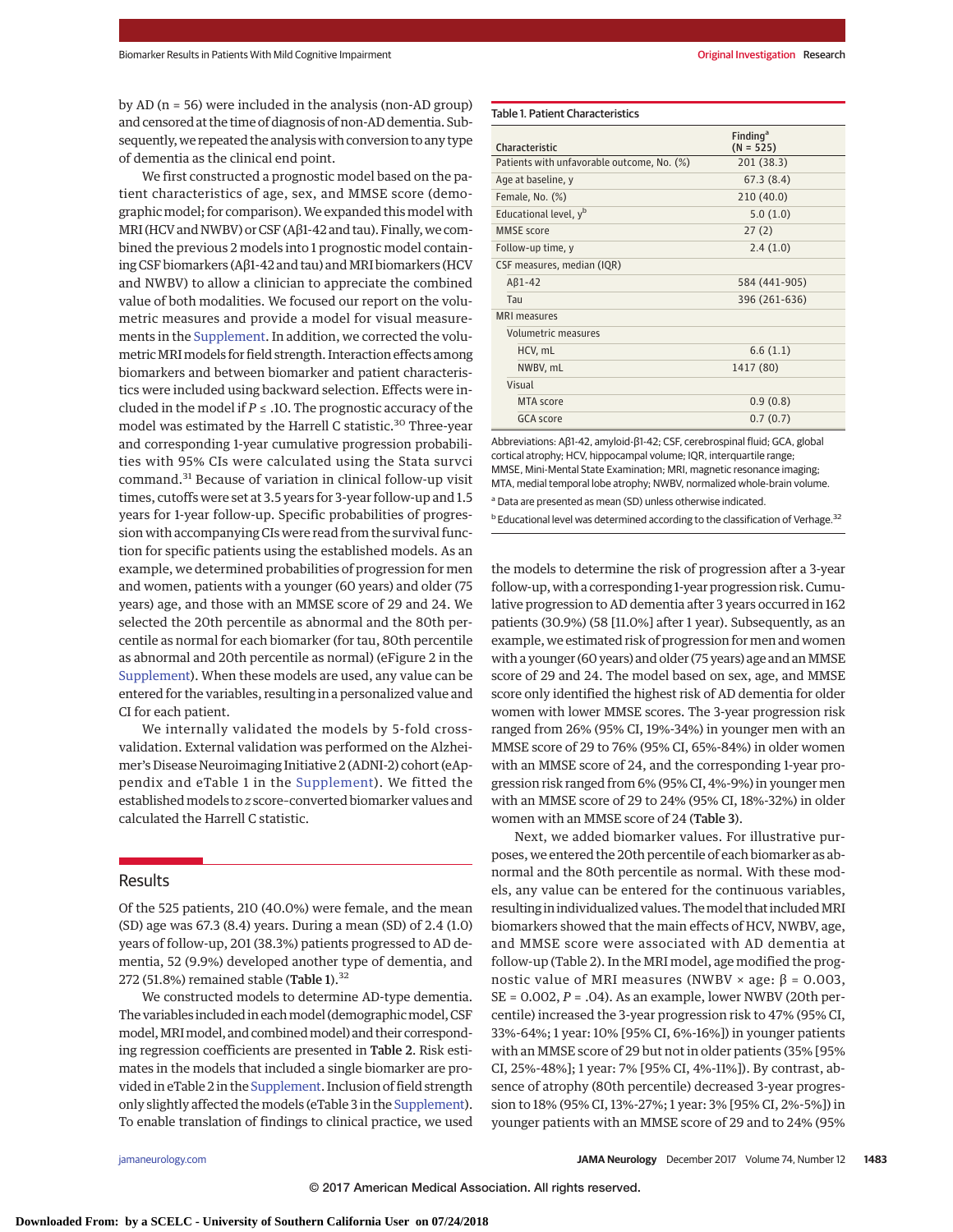|                          | <b>AD Dementia</b> |           |                                      | <b>Dementia</b>   |           |                               |  |
|--------------------------|--------------------|-----------|--------------------------------------|-------------------|-----------|-------------------------------|--|
| Variable                 | Coefficient (SE)   | P Value   | <b>Harrell C</b><br><b>Statistic</b> | Coefficient (SE)  | P Value   | Harrell C<br><b>Statistic</b> |  |
| Demographics             |                    |           |                                      |                   |           |                               |  |
| Age                      | 0.0319(0.0092)     | < .001    |                                      | 0.0274(0.0082)    | .001      |                               |  |
| Sex                      | 0.4095(0.1437)     | .004      | 0.61                                 | 0.2349(0.1302)    | .07       | 0.59                          |  |
| <b>MMSE</b> score        | $-0.1317(0.0296)$  | < .001    |                                      | $-0.1221(0.0267)$ | < .001    |                               |  |
| <b>CSF</b>               |                    |           |                                      |                   |           |                               |  |
| $AB1-42$                 | $-3.0362(0.6010)$  | < .001    |                                      | $-1.5262(0.4879)$ | .002      |                               |  |
| Tau                      | 3.7488 (0.4732)    | < .001    |                                      | 2.1570 (0.3803)   | < .001    | 0.67                          |  |
| <b>MMSE</b> score        | $-0.1009(0.0326)$  | .002      | 0.75                                 | $-1.0123(0.0298)$ | .001      |                               |  |
| $AB1-42 \times \tau$ tau | 10.0790 (2.1246)   | < .001    |                                      | 4.1556 (1.7927)   | .02       |                               |  |
| <b>MRI</b>               |                    |           |                                      |                   |           |                               |  |
| <b>HCV</b>               | $-0.2102(0.0883)$  | .02       |                                      | $-0.1835(0.0789)$ | .02       |                               |  |
| <b>NWBV</b>              | $-0.0060(0.0013)$  | < 0.01    |                                      | $-0.0056(0.0012)$ | < .001    |                               |  |
| Age                      | $-0.0032(0.0130)$  | .80       | 0.67                                 | $-0.0025(0.0116)$ | .83       | 0.66                          |  |
| <b>MMSE</b> score        | $-0.1492(0.0351)$  | < .001    |                                      | $-0.1456(0.0318)$ | < .001    |                               |  |
| $NWBV \times age$        | 0.0003(0.0002)     | .03       |                                      | 0.0003(0.0001)    | .052      |                               |  |
| <b>MRI and CSF</b>       |                    |           |                                      |                   |           |                               |  |
| $AB1-42$                 | $-2.8353(0.7180)$  | < .001    |                                      | $-0.8791(0.5592)$ | .12       |                               |  |
| Tau                      | 3.8989 (0.5962)    | < .001    |                                      | 1.7655 (0.3943)   | < .001    |                               |  |
| <b>NWBV</b>              | $-0.0059(0.0013)$  | < .001    |                                      | $-0.0062(0.0013)$ | < .001    |                               |  |
| <b>MMSE</b> score        | $-0.1082(0.0376)$  | .004      | 0.78                                 | $-0.1359(0.0345)$ | < .001    | 0.70                          |  |
| $AB1-42 \times \tau$ au  | 10.4365 (2.8548)   | < .001    |                                      | <b>NA</b>         | <b>NA</b> |                               |  |
| $AB1-42 \times age$      | <b>NA</b>          | <b>NA</b> |                                      | 0.1383(0.0823)    | .09       |                               |  |
| Age                      | <b>NA</b>          | <b>NA</b> |                                      | 0.0001(0.0141)    | .99       |                               |  |

Abbreviations: Aβ1-42, amyloid-β1-42; AD, Alzheimer disease; CSF, cerebrospinal fluid; HCV, hippocampal volume; MMSE, Mini-Mental State Examination; MRI, magnetic resonance imaging; NA, not applicable; NWBV, normalized whole-brain volume. <sup>a</sup> The CSF biomarkers (Aβ1-42 and

tau) were log transformed. The interaction term was centered and standardized to allow inclusion in the model.

CI, 15%-36%; 1 year: 4% [95% CI, 3%-8%]) in older patients with an MMSE of 29 (Table 3). The corresponding C statistic of model performance was 0.67. The MRI model with visual rating scales is given in eTable 3 and eTable 4 in the [Supplement](http://jama.jamanetwork.com/article.aspx?doi=10.1001/jamaneurol.2017.2712&utm_campaign=articlePDF%26utm_medium=articlePDFlink%26utm_source=articlePDF%26utm_content=jamaneurol.2017.2712) and performs similarly.

Subsequently, we constructed a prognostic model with CSF biomarkers (containing Aβ1-42 and tau). Aβ1-42, tau, and MMSE score were related to AD dementia at follow-up, whereas the effect of age was excluded from the model (Table 2). Having abnormal tau values was a stronger determinant of AD dementia in patients with normal Aβ1-42 values (Aβ1-42 × tau:  $β = 10.4365$ ,  $SE = 2.8548$ ,  $P < .001$ ). The CSF model showed that abnormal biomarkers (Aβ1-42 and tau) increased 3-year progression risk to 82% (95% CI, 73%-89%) from a 1-year risk of 26% (95% CI, 20%-33%) in patients with an MMSE score of 24 and to 64% (95% CI, 53%-74%) in patients with an MMSE score of 29 from a 1-year risk of 16% (95% CI, 11%-23%). By contrast, the models showed a strong negative predictive value of CSF biomarkers, with normal biomarkers (Aβ1-42 and tau) decreasing 3-year progression risk to 6% (95% CI, 3%-9%) from a 1-year risk of 1% (95% CI, 0.5%-2%) in patients with an MMSE score of 29 and to 9% (95% CI, 5%-17%) from a 1-year risk of 2% (95% CI, 1%-4%) in patients with a MMSE score of 24. The corresponding C statistic of model performance was 0.75.

Finally, we combined both MRI measures and CSF biomarkers in 1 model. In this model, the effect of HCV was not significant (Table 2). The interaction effect between Aβ1-42 and tau remained significant (A $\beta$ 1-42 × tau:  $\beta$  = 10.4364; SE = 2.8548; *P* < .001). The Figure shows isographs based on the combined model and the probability of progression within 1 and 3 years by Aβ1-42 and tau, stratified for NWBV. Threeyear progression risk ranged from 4% (95% CI, 2%-7%) in patients with anMMSE score of 29 and normal biomarkers to 89% (95% CI, 79%-95%) in patients with an MMSE score of 24 and all abnormal biomarker results, and their corresponding 1-year progression risk ranged from 0.5% (95% CI, 0.2%-1%) to 26% (95% CI, 18%-36%) (Table 4). The corresponding C statistic of model performance was 0.77.

Subsequently, we repeated the analyses with dementia as the clinical end point, resulting in selection of the same variables for the demographic model (Harrell  $C = 0.59$ ), MRI model (Harrell C =  $0.67$ ), and CSF model (Harrell C =  $0.66$ ) (eTable 5 in the [Supplement\)](http://jama.jamanetwork.com/article.aspx?doi=10.1001/jamaneurol.2017.2712&utm_campaign=articlePDF%26utm_medium=articlePDFlink%26utm_source=articlePDF%26utm_content=jamaneurol.2017.2712). For the combined model, the interaction between tau and Aβ1-42 was not included in the final model via backward selection. The final model existed of tau, Aβ1-42, NWBV, age, MMSE score, and an interaction between Aβ1-42 and age (Harrell  $C = 0.70$ ).

Internal validation confirmed prognostic discrimination in all 3 models (eTable 6 in the [Supplement\)](http://jama.jamanetwork.com/article.aspx?doi=10.1001/jamaneurol.2017.2712&utm_campaign=articlePDF%26utm_medium=articlePDFlink%26utm_source=articlePDF%26utm_content=jamaneurol.2017.2712). External validation showed robustness of the models in the ADNI-2 (Harrell C = 0.63 in the demographic model, 0.64 in the MRI model, 0.76 in the CSF model, and 0.73 in the combined model) (eFigure 3 in the [Supplement\)](http://jama.jamanetwork.com/article.aspx?doi=10.1001/jamaneurol.2017.2712&utm_campaign=articlePDF%26utm_medium=articlePDFlink%26utm_source=articlePDF%26utm_content=jamaneurol.2017.2712).

The models provide risk estimates for any given value of each biomarker, taking full advantage of their continuous nature. On request, we can provide a spreadsheet calculator, which is freely available for academic use. This calculator automatically calculates probabilities with accompanying CIs of AD dementia at 3- and 1-year follow-up. The model also appreciates the value of additional testing by comparing determinations of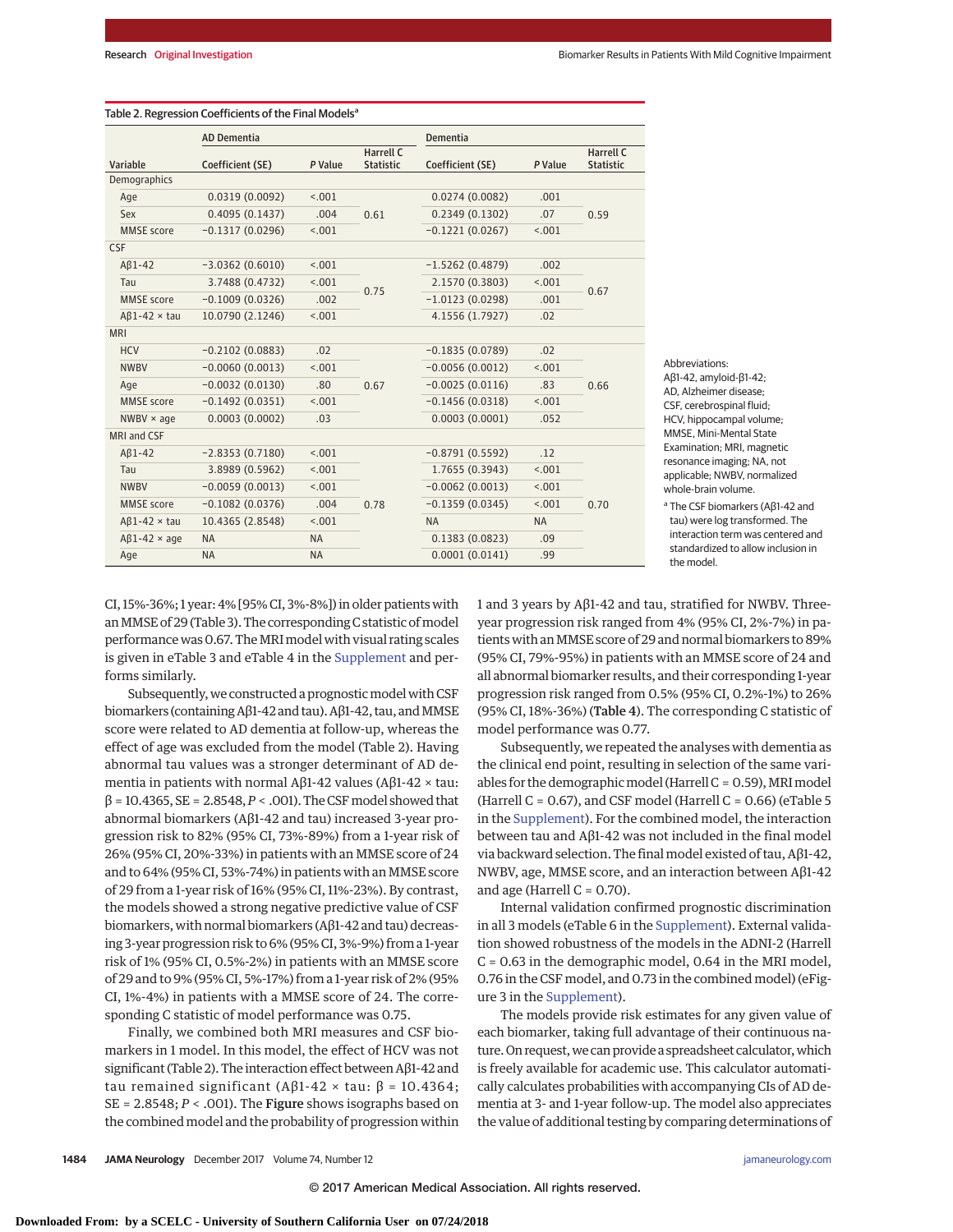| Table 3. Probability of Progression to AD Dementia for Patients With Mild Cognitive Impairment: MRI and CSF Model <sup>a</sup> |  |
|--------------------------------------------------------------------------------------------------------------------------------|--|
|--------------------------------------------------------------------------------------------------------------------------------|--|

|                      | Probability, % (95% CI)     |             |             |             |             |            |             |             |             |
|----------------------|-----------------------------|-------------|-------------|-------------|-------------|------------|-------------|-------------|-------------|
| <b>Patient Group</b> | <b>MRI</b>                  |             |             |             | <b>CSF</b>  |            |             |             |             |
| by MMSE Score        | <b>Demographics</b><br>Only | $-/-$       | $+/-$       | $-/+$       | $+ / +$     | $-/-$      | $+/-$       | $-/+$       | $+/-$       |
| 1-Year Follow-up     |                             |             |             |             |             |            |             |             |             |
| 60-Year-old men      |                             |             |             |             |             |            |             |             |             |
| 29                   | $6(4-9)$                    | $3(2-5)$    | $5(3-8)$    | $10(6-16)$  | $14(8-23)$  | $1(0.5-2)$ | $8(5-12)$   | $13(8-21)$  | $16(11-23)$ |
| 24                   | $11(9-15)$                  | $7(4-11)$   | $10(6-16)$  | $20(12-30)$ | $27(17-41)$ | $2(1-4)$   | $12(8-18)$  | $21(14-32)$ | $26(20-33)$ |
| 60-Year-old women    |                             |             |             |             |             |            |             |             |             |
| 29                   | $9(6-13)$                   | $3(2-5)$    | $5(3-8)$    | $10(6-16)$  | $14(8-23)$  | $1(0.5-2)$ | $8(5-12)$   | $13(8-21)$  | $16(11-23)$ |
| 24                   | $16(12-21)$                 | $7(4-11)$   | $10(6-16)$  | $20(12-30)$ | $27(17-41)$ | $2(1-4)$   | $12(8-18)$  | $21(14-32)$ | $26(20-33)$ |
| 73-Year-old men      |                             |             |             |             |             |            |             |             |             |
| 29                   | $9(7-13)$                   | $4(3-8)$    | $6(4-11)$   | $7(4-11)$   | $9(6-14)$   | $1(0.5-2)$ | $8(5-12)$   | $13(8-21)$  | $16(11-23)$ |
| 24                   | $17(13-23)$                 | $9(5-15)$   | $13(8-20)$  | $14(9-21)$  | 19 (14-27)  | $2(1-4)$   | $12(8-18)$  | $21(14-32)$ | $26(20-33)$ |
| 75-Year-old women    |                             |             |             |             |             |            |             |             |             |
| 29                   | $14(10-19)$                 | $4(3-8)$    | $6(4-11)$   | $7(4-11)$   | $9(6-14)$   | $1(0.5-2)$ | $8(5-12)$   | $13(8-21)$  | $16(11-23)$ |
| 24                   | 24 (18-32)                  | $9(5-15)$   | $13(8-20)$  | $14(9-21)$  | 19 (14-27)  | $2(1-4)$   | $12(8-18)$  | $21(14-32)$ | 26 (20-33)  |
| 3-Year Follow-up     |                             |             |             |             |             |            |             |             |             |
| 60-Year-old men      |                             |             |             |             |             |            |             |             |             |
| 29                   | 26 (19-34)                  | $18(13-27)$ | 26 (18-38)  | $47(33-64)$ | $61(43-79)$ | $6(3-9)$   | $35(25-48)$ | 56 (40-73)  | 64 (53-74)  |
| 24                   | 44 (35-54)                  | 35 (25-49)  | 47 (34-62)  | 74 (58-88)  | 86 (71-95)  | $9(5-17)$  | $51(65-38)$ | 74 (57-88)  | 82 (73-89)  |
| 60-Year-old women    |                             |             |             |             |             |            |             |             |             |
| 29                   | $36(27-45)$                 | $18(13-27)$ | 26 (18-38)  | $47(33-64)$ | $61(43-79)$ | $6(3-9)$   | 35 (25-48)  | 56 (40-73)  | 64 (53-74)  |
| 24                   | 58 (48-69)                  | $35(25-49)$ | 47 (34-62)  | 74 (58-88)  | 86 (71-95)  | $9(5-17)$  | $51(65-38)$ | 74 (57-88)  | 82 (73-89)  |
| 75-Year-old men      |                             |             |             |             |             |            |             |             |             |
| 29                   | 39 (31-47)                  | $24(15-36)$ | $33(22-47)$ | $35(25-48)$ | 47 (37-58)  | $6(3-9)$   | 35 (25-48)  | 56 (40-73)  | 64 (53-74)  |
| 24                   | $61(51-71)$                 | 43 (29-61)  | 56 (41-73)  | $60(45-75)$ | 73 (63-84)  | $9(5-17)$  | 51 (65-38)  | 74 (57-88)  | 82 (73-89)  |
| 75-Year-old women    |                             |             |             |             |             |            |             |             |             |
| 29                   | $52(43-63)$                 | $24(15-36)$ | 33 (22-47)  | $35(25-48)$ | 47 (37-58)  | $6(3-9)$   | 35 (25-48)  | 56 (40-73)  | 64 (53-74)  |
| 24                   | 76 (65-84)                  | 43 (29-61)  | 56 (41-73)  | $60(45-75)$ | 73 (63-84)  | $9(5-17)$  | 51 (65-38)  | 74 (57-88)  | 82 (73-89)  |

Abbreviations: Aβ1-42, amyloid-β1-42; AD, Alzheimer disease; CSF, cerebrospinal fluid; MMSE, Mini-Mental State Examination; MRI, magnetic resonance imaging; NWBV, normalized whole-brain volume.

<sup>a</sup> Biomarker values were selected as 80th percentile (normal [−]) and 20th percentile (abnormal [+]); for tau, the 20th percentile was selected as normal

(−) and the 80th percentile as abnormal (+). This table is an example because

the model can provide individualized risk estimates for any given value. For MRI, −/− indicates hippocampus and NWBV negative; +/−, hippocampus positive and NWBV negative; −/+, hippocampus negative and NWBV positive; and +/+, hippocampus and NWBV positive. For CSF, -/- indicates Aβ<sub>1-42</sub> and tau negative; +/-,  $\mathsf{A}\beta_{1-42}$  positive and tau negative; -/+,  $\mathsf{A}\beta_{1-42}$  negative and tau positive; and  $+/+$ ,  $\mathsf{AB}_{1-42}$  and tau positive.

a priori risk (demographic model based on age, sex, and MMSE score only) to a posteriori determinations based on MRI and/or CSF biomarkers (eFigure 4 in the [Supplement\)](http://jama.jamanetwork.com/article.aspx?doi=10.1001/jamaneurol.2017.2712&utm_campaign=articlePDF%26utm_medium=articlePDFlink%26utm_source=articlePDF%26utm_content=jamaneurol.2017.2712).

## Discussion

In the present study, we constructed prognostic models that provide a framework for a precision medicine approach by allowing personalized identification of clinical progression in patients with MCI using an equation based on patient characteristics and continuous biomarker values.

Clinicians show great variation in how they use and interpret biomarkers related to MCI. This variation is partly attributable to the imperfection of these markers. In addition, borderline (abnormal) or conflicting results are especially difficult to interpret. Furthermore, the meaning of biomarkers depends on the context as defined by the specific characteristics of a patient. Therefore, many clinicians are reluctant to disclose biomarker results to patients with MCI.

The clinical relevance of biomarker results in terms of their prognostic value for an individual is not clear. Although studies have repeatedly demonstrated the prognostic value of CSF and MRI biomarkers, these studies almost invariably showed prognostic value on group level (highly significant), precluding direct translation to the individual patient. The innovative aspect of our study is that our models allow neurologists to interpret individual patient data. We provide a calculator to translate hazard ratios to probabilities, which are easier to interpret from a clinical perspective. Finally, we provide CIs around each individually estimated probability. This process allows the clinician to appreciate the imperfectness of each biomarker and, for example, can help the identification of best- andworst-case scenarios. As such, we believe that our models can support clinicians in interpreting test results and provide themwith a tool to determine AD dementia risk for an individual patient, thereby enabling them to start treatment or provide more accurate patient management. Of note, themodelsmay have particular value in the case of normal biomarkers because the models revealed the negative predictive value of the MRI and CSF biomarkers.<sup>33,34</sup>

The model with both MRI and CSF measures provided the best prognostic value, which reveals the complementary value of both types of diagnostic tests and matches observations in earlier studies.<sup>6,35,36</sup> When evaluating individual modalities,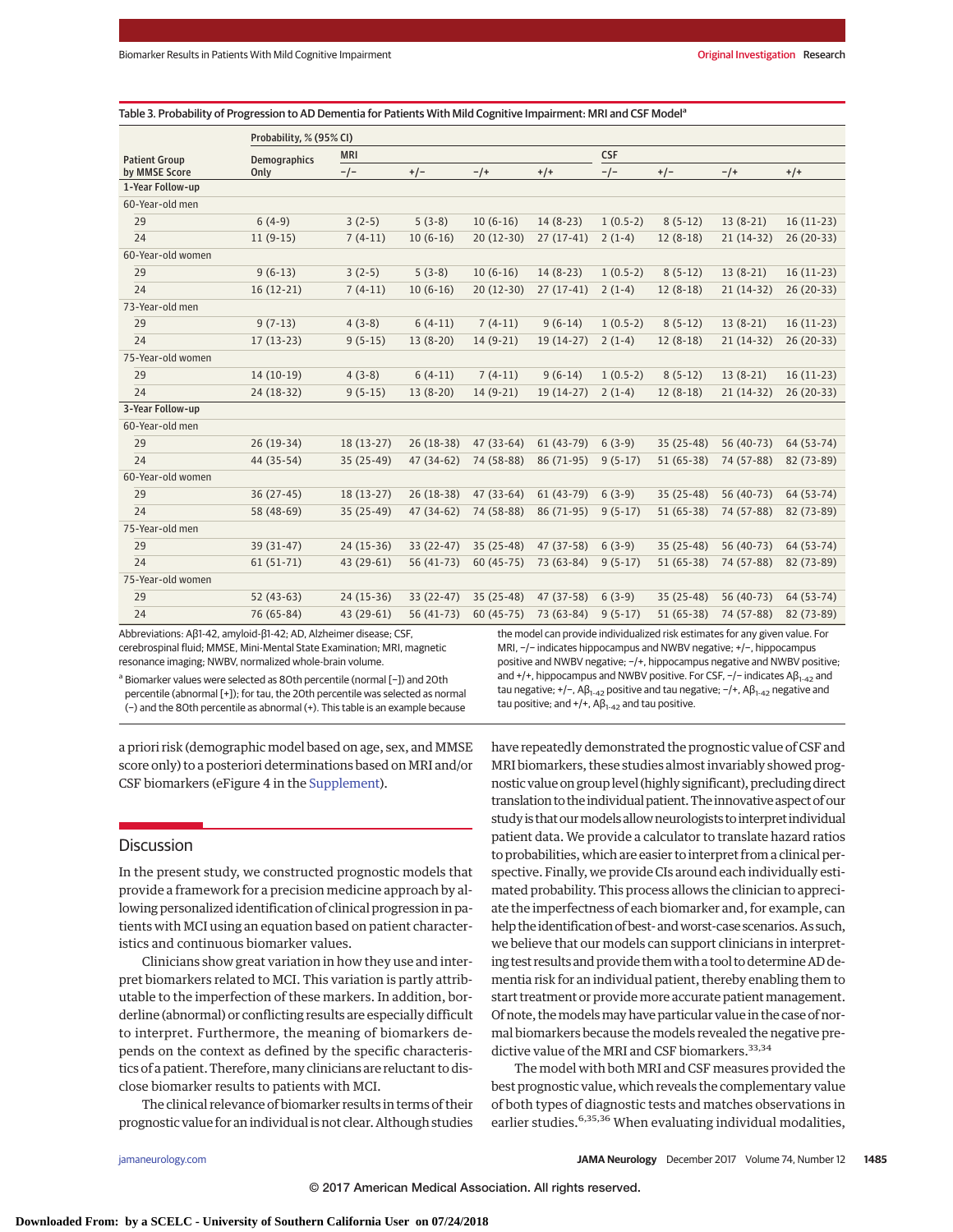### Figure. Probability Isographs for 1- and 3-Year Progression to Alzheimer Disease Dementia







Tau, pg/mL



**B** 3-y Prediction (NWBV, 1200 mL)



Tau, pg/mL



**F** 3-y Prediction (NWBV, 1600 mL)







Tau, pg/mL

Probability of conversion within 1 (A, C, E) and 3 (B, D, F) years based on amyloid-β1-42 (Aβ1-42) and tau stratified for normalized whole-brain volume (NWBV). Isographs are based on a mean hippocampal volume of 6.6 mL and a mean Mini-Mental State Examination score of 26.

CSF biomarkers, especially tau, performed better than MRI biomarkers, particularly in determining risk of AD dementia,which is in line with earlier findings.<sup>9,29,35,37-39</sup>

Several former studies<sup>38,39</sup> developed models to determine the risk of AD dementia among patients with MCI, revealing the utility of biomarkers. Those studies<sup>38,39</sup> often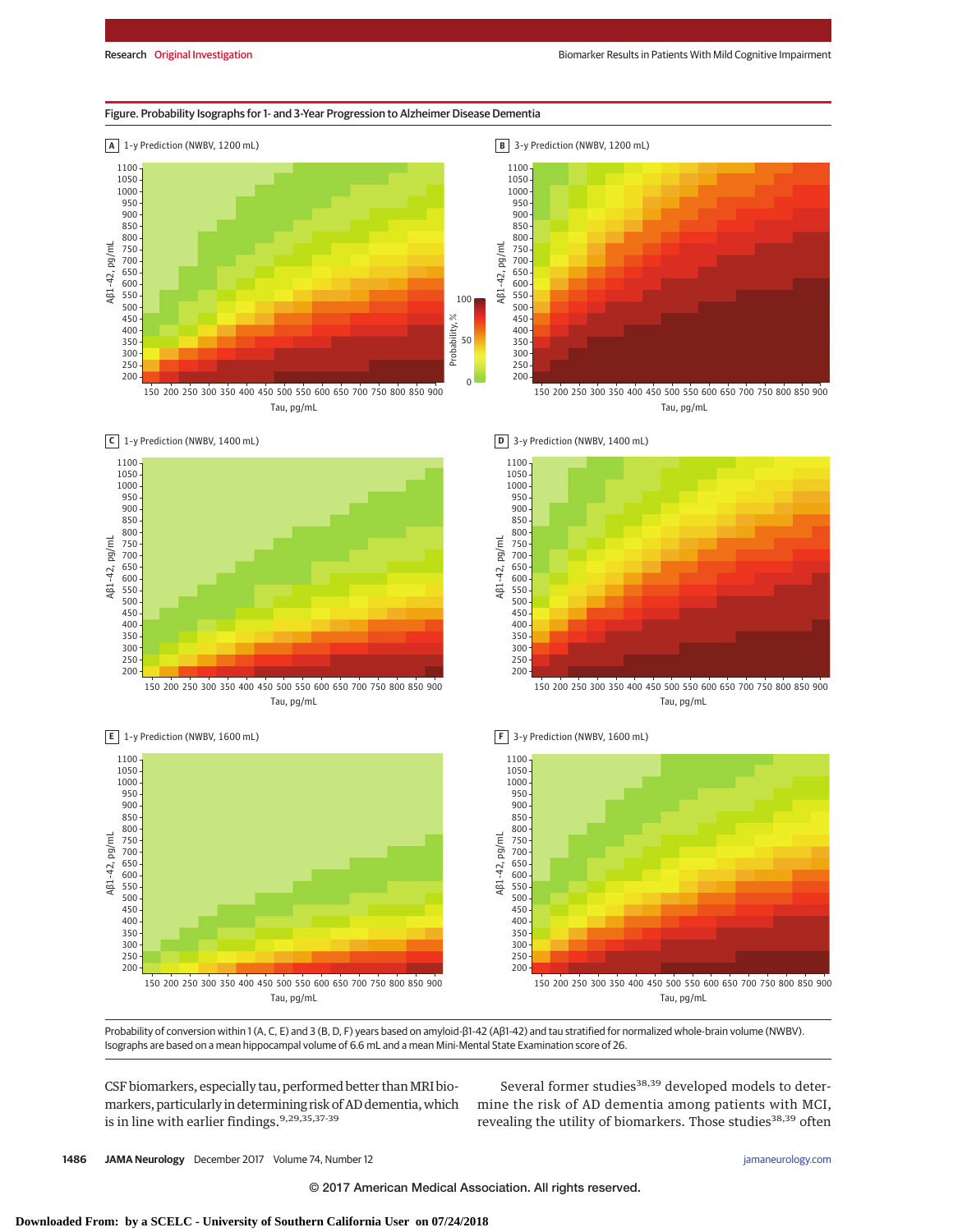#### Table 4. Probability of Conversion for Patients With Mild Cognitive Impairment: Combined Model<sup>a</sup>

| <b>Biomarker Combination</b>                   |                          |                             |                          |                             |                  |                  |                  |
|------------------------------------------------|--------------------------|-----------------------------|--------------------------|-----------------------------|------------------|------------------|------------------|
| <b>MRI Biomarkers</b><br><b>CSF Biomarkers</b> |                          | MMSE Score at 1-y Follow-up |                          | MMSE Score at 3-y Follow-up |                  |                  |                  |
| HCV                                            | <b>NWBV</b>              | $AB1-42$                    | Tau                      | 29                          | 24               | 29               | 24               |
|                                                | $\qquad \qquad -$        | -                           | -                        | $0.5(0.2-1.0)$              | $0.9(0.3-2.0)$   | $4.0(2.0-7.0)$   | $6.0(2.0-13.0)$  |
| $\ddot{}$                                      | $\qquad \qquad -$        | $\overline{\phantom{m}}$    | $\overline{\phantom{m}}$ | $0.5(0.2-1.0)$              | $1.0(0.3-2.0)$   | $4.0(1.0-8.0)$   | $6.0(3.0-14.0)$  |
|                                                | $+$                      | $\overline{\phantom{m}}$    | $\overline{\phantom{a}}$ | $1.0(0.2-3.0)$              | $2.0(1.0-4.0)$   | $6.0(3.0-14.0)$  | $11.0(5.0-24.0)$ |
|                                                | $\overline{\phantom{m}}$ | $\ddot{}$                   | $\overline{\phantom{a}}$ | $3.0(2.0-6.0)$              | $5.0(3.0-10.0)$  | 20.0 (12.0-31.0) | 32.0 (20.0-48.0) |
| $\overline{\phantom{m}}$                       | $\overline{\phantom{m}}$ | $\overline{\phantom{a}}$    | $\ddot{}$                | $7.0(3.0-13.0)$             | $11.0(6.0-21.0)$ | 39.0 (24.0-60.0) | 57.0 (36.0-80.0) |
| $\ddot{}$                                      | $\ddot{}$                | -                           | -                        | $1.0(0-3.0)$                | $2.0(1.0-4.0)$   | $7.0(3.0-16.0)$  | $12.0(5.0-26.0)$ |
| $\ddot{}$                                      | $\qquad \qquad -$        | $+$                         | $\overline{\phantom{0}}$ | $4.0(2.0-7.0)$              | $6.0(3.0-11.0)$  | 22.0 (13.0-36.0) | 34.0 (22.0-52.0) |
| $\ddot{}$                                      | $\qquad \qquad -$        | $\overline{\phantom{m}}$    | $\ddot{}$                | $7.0(4.0-14.0)$             | $12.0(7.0-22.0)$ | 42.0 (25.0-65.0) | 60.0 (40.0-82.0) |
|                                                | $\ddot{}$                | $\ddot{}$                   | $\overline{\phantom{a}}$ | $6.0(3.0-11.0)$             | $10.0(5.0-17.0)$ | 36.0 (24.0-52.0) | 53.0 (36.0-72.0) |
|                                                | $\ddot{}$                | $\overline{\phantom{m}}$    | $\ddot{}$                | $13.0(7.0-24.0)$            | 22.0 (12.0-38.0) | 64.0 (43.0-84.0) | 83.0 (61.0-96.0) |
|                                                | $\qquad \qquad -$        | $\ddot{}$                   | $\ddot{}$                | $8.0(5.0-14.0)$             | 13.0 (8.0-20.0)  | 43.0 (31.0-58.0) | 61.0 (46.0-77.0) |
| $^{\mathrm{+}}$                                | $\ddot{}$                | $\ddot{}$                   | $\overline{\phantom{a}}$ | $6.0(4.0-12.0)$             | $11.0(6.0-18.0)$ | 38.0 (25.0-55.0) | 56.0 (40.0-74.0) |
| $^{\mathrm{+}}$                                | $\ddot{}$                | $\overline{\phantom{a}}$    | $\ddot{}$                | $15.0(8.0-26.0)$            | 23.0 (14.0-39.0) | 68.0 (47.0-87.0) | 85.0 (67.0-96.0) |
| $^{\mathrm{+}}$                                | $\qquad \qquad -$        | $+$                         | $\ddot{}$                | $9.0(5.0-14.0)$             | $14.0(9.0-21.0)$ | 46.0 (32.0-63.0) | 65.0 (50.0-79.0) |
|                                                | $+$                      | $+$                         | $\ddot{}$                | 15.0 (9.0-24.0)             | 24.0 (15.0-36.0) | 69.0 (54.0-83.0) | 86.0 (72.0-95.0) |
| $\ddot{}$                                      | $\ddot{}$                | $\ddot{}$                   | $\ddot{}$                | 16.0 (14.0-35.0)            | 26.0 (18.0-36.0) | 72.0 (58.0-84.0) | 89.0 (79.0-95.0) |

Abbreviations: Aβ1-42, amyloid-β1-42; CSF, cerebrospinal fluid;

HCV, hippocampal volume; MMSE, Mini-Mental State Examination;

MRI, magnetic resonance imaging; NWBV, normalized whole-brain volume. <sup>a</sup> Biomarker values were selected as 80th percentile (normal [−]) and 20th

percentile (abnormal [+]); for tau, the 20th percentile was selected as normal (−) and the 80th percentile as abnormal (+). This table is an example because the model can provide individualized risk estimates for any given value.

explored an optimal set of variables of progression from MCI to AD dementia, not taking into account the risk differences related to specific patient characteristics available without further diagnostic workup. We deliberately determined interactions between biomarkers and patient characteristics to secure optimal interpretation of biomarker results for AD dementia risk in individual patients. In agreement with an earlier study,  $40$  we found that MRI markers, particularly low NWBV, were more accurate in determining AD dementia risk in younger compared with older patients. This finding may be explained by the fact that at an older age, brain atrophy occurs in general and is not always related to underlying neurodegenerative disease. Several studies $41,42$  found that CSF AD biomarker performance also varies as a function of age because amyloid pathologic findings increase with age. In our study, we found no such age effect when determining the risk ofADdementia.Bycontrast,when examining the riskof any type of dementia, the prognostic value of amyloid was stronger in younger patients. This finding might fit with the notion that with increasing age, dementia is more often attributable to multiple pathologic findings and less often attributable to AD.

We used volumetric MRI measurements, which tend to be better determinants of AD dementia in patients with MCI than a qualitative rating or the assessment MRIs.<sup>43</sup> To account for changes in measurements attributable to scanner differences, we included field strength as an additional determinant in the models. Of note, this factor did not improve the prognostic performance, a finding that shows the robustness of our models for scanner differences. Volumetric measures are not yet applicable in daily practice.However, software tools are in development to enable quantitative analysis of MRI in daily practice.<sup>44-46</sup> Because qualitative rating is used more frequently by clinicians, we also constructed prognostic models for medial temporal lobe atrophy and global cortical atrophy visual rating with broadly similar performance. These models can be found in the eAppendix in the [Supplement.](http://jama.jamanetwork.com/article.aspx?doi=10.1001/jamaneurol.2017.2712&utm_campaign=articlePDF%26utm_medium=articlePDFlink%26utm_source=articlePDF%26utm_content=jamaneurol.2017.2712)

### Limitations

A potential limitation of this study is the mean (SD) follow-up period of 2.4 (1.0) years, which was short and varied among patients. Therefore, we did not have sufficient power to determine a 5-year outcome. In addition, we cannot completely rule out circularity in diagnostic reasoning because information from MRI andCSF biomarkerswas available for the clinician at followup. To reduce the effect of this risk of circularity, we included any type of dementia as an additional clinical end point. The syndrome diagnosis of dementia is not influenced by knowledge of biomarkers because this diagnosis is a reflection of clinical functioning only. Furthermore, the outcome of any type of dementiamay be considered to havemore clinical relevance than that of AD dementia as long as there are no disease-modifying therapies available. Themodels for both outcomes were largely comparable, although the prognostic performance of themodels for any type of dementia was slightly lower. This outcome was expected because we primarily evaluated AD biomarkers. An alternative approach would be the use of continuous outcome measures, such as the MMSE or Clinical Dementia Rating Scale–Sum of Boxes, which are not accounted for in the current study because we deliberately attempted to identify a clinical, dichotomous outcome measure.

Another potential limitation is the drift of Aβ1-42 levels over time, which might confound results and reduce statistical power.47-49 We did not include biomarker drift in our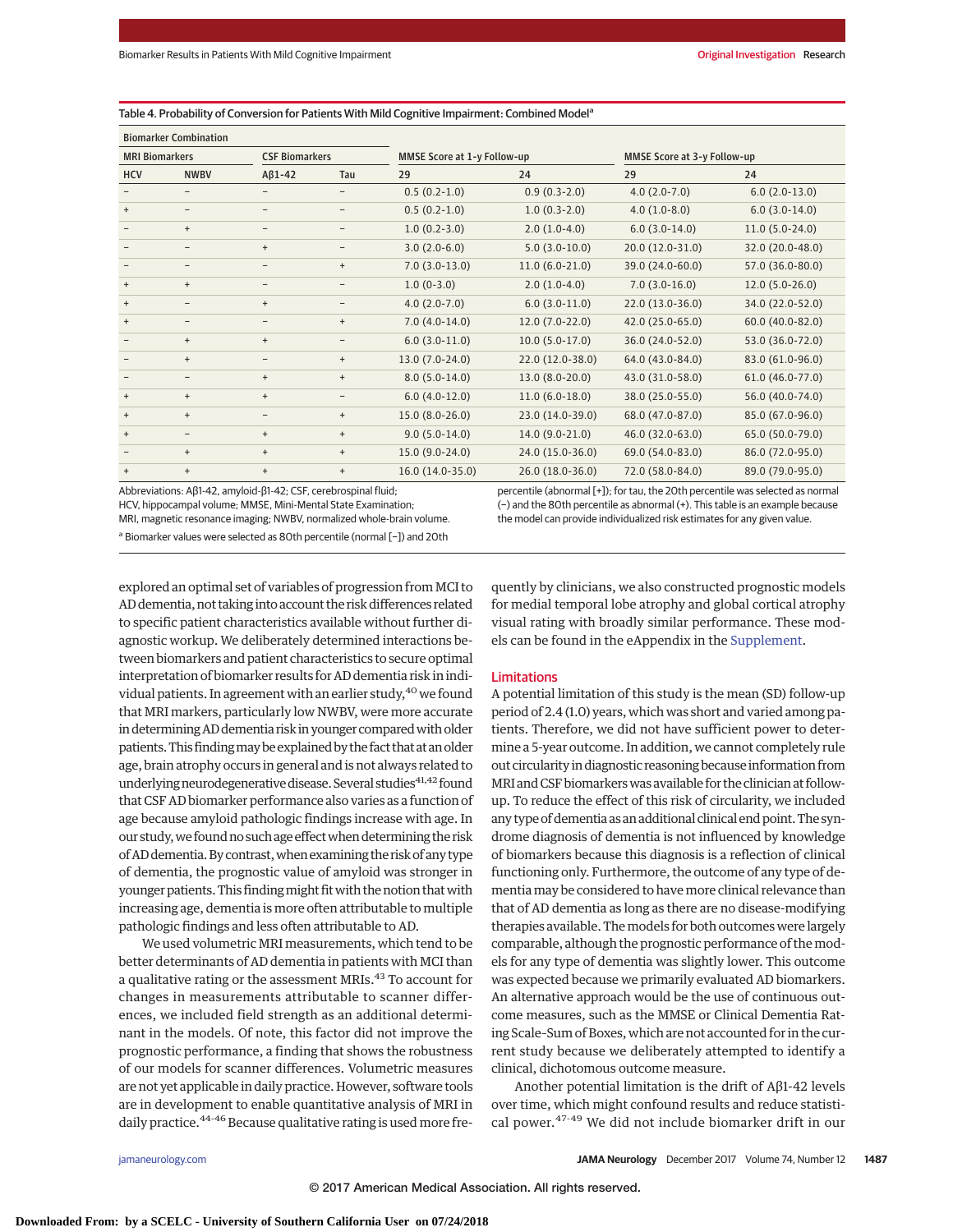models because the models are intended for use in future patients, and we cannot identify how drift will develop in coming years. Furthermore, the effect of drift on overall prognostic performance is probably low. Finally, both CSF concentrations and volumetric MRI measurements vary considerably across different methods. The generalizability of the models is restricted to the use of identical methods. We validated our models in ADNI-2 using a *z* score approach, and we demonstrated that the prognostic models performed well despite differences in samples and methods.

### **Conclusions**

The prognostic models described in our study could be easily implemented in daily practice, contributing to personalized di-

#### ARTICLE INFORMATION

**Accepted for Publication:** July 24, 2017. **Published Online:** October 16, 2017. doi[:10.1001/jamaneurol.2017.2712](http://jama.jamanetwork.com/article.aspx?doi=10.1001/jamaneurol.2017.2712&utm_campaign=articlePDF%26utm_medium=articlePDFlink%26utm_source=articlePDF%26utm_content=jamaneurol.2017.2712)

**Author Affiliations:** Department of Neurology and Alzheimer Center, Amsterdam Neuroscience, VU University Medical Center, Amsterdam, the Netherlands (van Maurik, Zwan, Tijms, Bouwman, Scheltens, van der Flier); Department of Epidemiology and Biostatistics, Amsterdam Neuroscience, VU University Medical Center, Amsterdam, the Netherlands (van Maurik, Berkhof, van der Flier); Neurochemistry Laboratory, Department of Clinical Chemistry, Amsterdam Neuroscience, VU University Medical Center, Amsterdam, the Netherlands (Teunissen); Department of Radiology and Nuclear Medicine, Amsterdam Neuroscience, VU University Medical Center, Amsterdam, the Netherlands (Wattjes, Barkhof); Institutes of Neurology and Healthcare Engineering, University College London, London, England (Barkhof).

**Author Contributions:** Ms van Maurik and Dr van der Flier had full access to all the data in the study and take responsibility for the integrity of the data and the accuracy of the data analysis. Study concept and design: van Maurik, Teunissen, Scheltens, van der Flier.

Acquisition, analysis, or interpretation of data: All authors. Drafting of the manuscript: van Maurik, Teunissen, Scheltens, Wattjes, Berkhof.

Critical revision of the manuscript for important intellectual content: Zwan, Tijms, Bouwman, Teunissen, Scheltens, Wattjes, Barkhof, Berkhof, van der Flier.

Statistical analysis: van Maurik, Berkhof. Obtained funding: Scheltens, van der Flier. Administrative, technical, or material support: van Maurik, Zwan, Scheltens, Wattjes, Barkhof, van der Flier.

Study supervision: Bouwman, Scheltens, Wattjes, Berkhof, van der Flier.

**Conflict of Interest Disclosures:** Dr Scheltens reported receiving grant support (for the institution) from GE Healthcare, Danone Research, Piramal, and Merck and, in the past 2 years, receiving consultancy/speaker fees (paid to the institution) from Lilly, GE Healthcare, Novartis, Sanofi, Nutricia, Probiodrug, Biogen, Roche, Avraham, and EIP Pharma. Dr Barkhof reported serving as a consultant for Biogen-Idec, Janssen

Alzheimer Immunotherapy, Bayer Schering, Merck Serono, Roche, Novartis, Genzume, and Sanofi; receiving sponsorship from European Horizon 2020, Netherlands Organisation for Scientific Research, National Institute for Health Research– University College London Hospitals Biomedical Research Centre, Scottish Multiple Sclerosis Register, Teva, Novartis, and Toshiba; and serving on the editorial boards of Radiology, Brain, Neuroradiology, MSJ, and Neurology. Dr van der Flier reported performing contract research and serving as an invited speaker for Boehringer Ingelheim and working on research programs funded by ZonMW, Netherlands Organisation for Scientific Research, European 7th Framework Programme, Alzheimer Nederland, Cardiovasculair Onderzoek Nederland, stichting Dioraphte, Gieskes-Strijbis fonds, Boehringer Ingelheim, Piramal Neuroimaging, Roche BV, Janssen Stellar, and Combinostics (all funding is paid to her institution). No other disclosures were reported.

**Funding/Support:**Data collection and sharing for this project were funded by grant U01AG024904 from the National Institutes of Health and W81XWH-12-2-0012 from the US Department of Defense to the ADNI. The ADNI is funded by the National Institute on Aging, the National Institute of Biomedical Imaging and Bioengineering, and contributions from the following: AbbVie, Alzheimer's Association, Alzheimer's Drug Discovery Foundation, Araclon Biotech, BioClinica Inc, Biogen, Bristol-Myers Squibb, CereSpir Inc, Cogstate, Eisai Inc, Elan Pharmaceuticals Inc, Eli Lilly and Company, Euroimmun, F.Hoffmann–La RocheLtd and its affiliated company Genentech, Fujirebio, GE Healthcare, IXICO Ltd, Janssen Alzheimer Immunotherapy Research & Development LLC, Johnson & Johnson Pharmaceutical Research &DevelopmentLLC,Lumosity,Lundbeck,Merck& Co, Meso Scale Diagnostics LLC, NeuroRx Research, Neurotrack Technologies, Novartis, Pfizer, Piramal Imaging, Servier, Takeda, and Transition Therapeutics. The Canadian Institutes of Health Research has been providing funds tosupportADNIclinicalsitesinCanada. Private sector contributions are facilitated by the Foundation for the National Institutes of Health. The grantee organization is the Northern California Institute for Research and Education, and the study is coordinated by the Alzheimer's Therapeutic Research Institute at the University of Southern California. The ADNI data are disseminated by the Laboratory for

agnostic care and harmonization of clinical practice. In this article, we present a framework for a precision medicine approach. Worldwide translation of these models remains challenging and requires particular attention to generalizability across samples and measurement methods. Furthermore, models will further improve when longer-term follow-up becomes available. Nonetheless, our models show how biomarker research can be translated into clinical practice in a tractable manner.

Our models may aid the clinician in interpreting biomarker values and providing individually tailored prognostic information, and the models also allow the appreciation of the incremental value of additional testing. After further validation, we intend these models to serve as input for a webbased tool (application) to support clinicians in integrating biomarkers in their daily diagnostic practice.

> Neuro Imaging at the University of Southern California. Research of the VU University Medical Center Alzheimer Center is part of the neurodegeneration research program of Amsterdam Neuroscience. The VU University Medical Center Alzheimer Center is supported by Alzheimer Nederland and Stichting VU University Medical Center funds. This study is funded by ZonMW-Memorabel (Alzheimer's Biomarkers in Daily Practice [ABIDE]; project 733050201), a project in the context of the Dutch Deltaplan Dementie. **Role of the Funder/Sponsor:** The funding sources had no role in the design and conduct of the study; collection, management, analysis, and interpretation of the data; preparation, review, or approval of the manuscript; and decision to submit the manuscript for publication.

> **Group Information:** The ADNI group consists of the following individuals. ADNI Grand Opportunities and II: Part A: Leadership and Infrastructure: Michael W. Weiner, MD, University of California, San Francisco (principal investigator); Paul Aisen, MD, University of Southern California, Los Angeles (ADCS principal investigator and director of Coordinating Center Clinical Core); Executive Committee: Michael W. Weiner, MD, University of California, San Francisco; Paul Aisen, MD, University of Southern California, Los Angeles; Ronald Petersen, MD, PhD, Mayo Clinic, Rochester; Clifford R. Jack Jr, MD, Mayo Clinic, Rochester; William Jagust, MD, University of California, Berkeley; John Q. Trojanowski, MD, PhD, University of Pennsylvania; Arthur W. Toga, PhD, University of South California, Los Angeles; Laurel Beckett, PhD, University of California, Davis; Robert C. Green, MD, MPH, Brigham and Women's Hospital/Harvard Medical School; Andrew J. Saykin, PsyD, Indiana University; John Morris, MD, Washington University in St Louis; Leslie M. Shaw, University of Pennsylvania; ADNI External Advisory Board: Zaven Khachaturian, PhD, Prevent Alzheimer's Disease 2020 (chair); Greg Sorensen, MD, Siemens; Maria Carrillo, PhD, Alzheimer's Association; Lew Kuller, MD, University of Pittsburgh; Marc Raichle, MD, Washington University in St Louis; Steven Paul, MD, Cornell University; Peter Davies, MD, Albert Einstein College of Medicine of Yeshiva University; Howard Fillit, MD, AD Drug Discovery Foundation; Franz Hefti, PhD, Acumen Pharmaceuticals; David Holtzman, MD, Washington University in St Louis; M. Marcel Mesulam, MD, Northwestern University; William Potter, MD, National Institute of Mental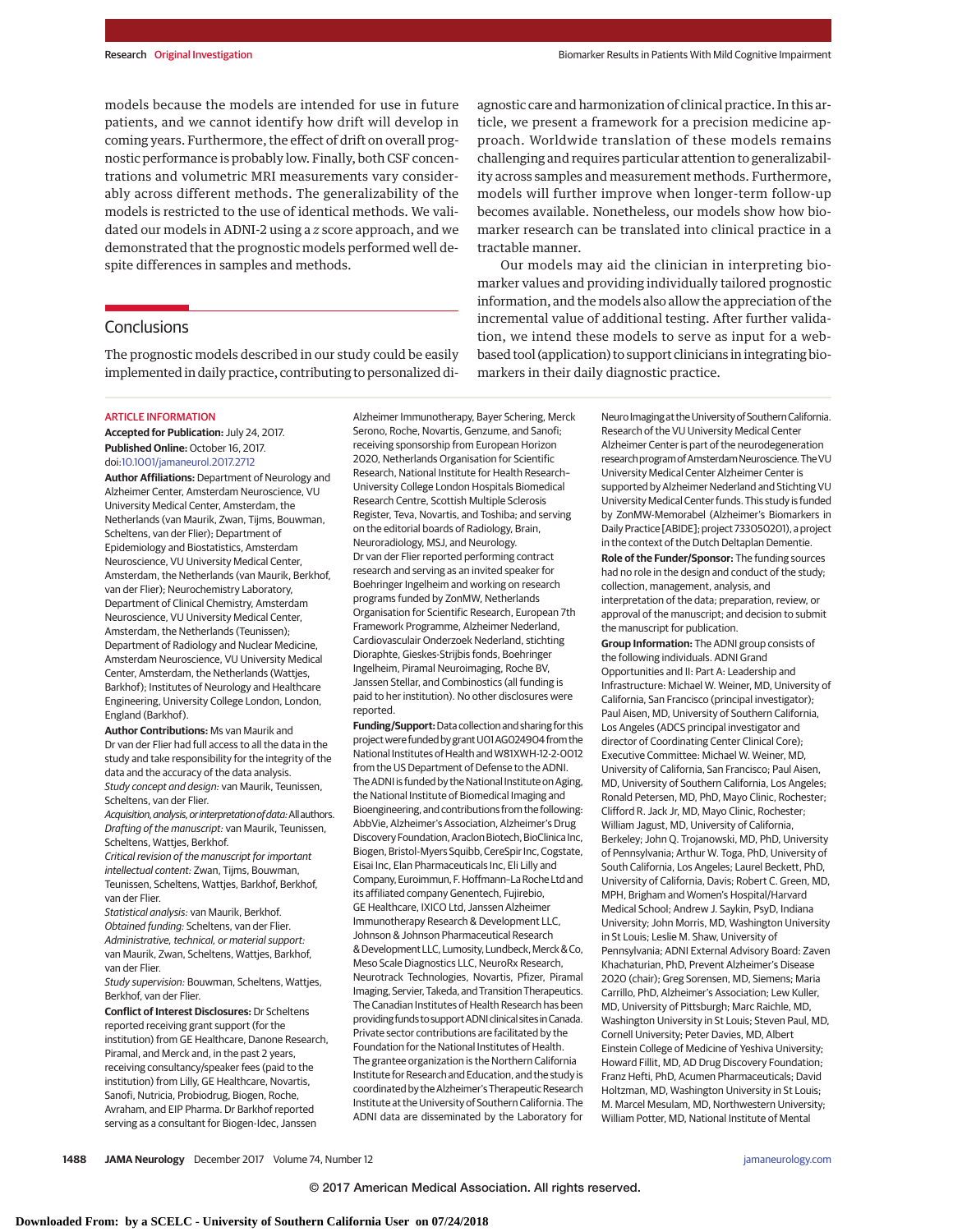Health; Peter Snyder, PhD, Brown University; ADNI 2 Private Partner Scientific Board: Adam Schwartz, MD, Eli Lilly (chair); Data and Publications Committee: Robert C. Green, MD, MPH, Brigham and Women's Hospital/Harvard Medical School (chair); Resource Allocation Review Committee: Tom Montine, MD, PhD, University of Washington (chair); Clinical Core Leaders: Ronald Petersen, MD, PhD, Mayo Clinic, Rochester (core principal investigator); Paul Aisen, MD, University of Southern California, Los Angeles; Clinical Informatics and Operations: Ronald G. Thomas, PhD, Michael Donohue, PhD, Sarah Walter, MSc, Devon Gessert, Tamie Sather, MA, Gus Jiminez, MBS, Archana B. Balasubramanian, PhD, Jennifer Mason, MPH, Iris Sim, University of California, San Diego; Biostatistics Core Leaders and Key Personnel: Laurel Beckett, PhD (core principal investigator), Danielle Harvey, PhD, Michael Donohue, PhD, University of California, San Diego; Magnetic Resonance Imaging Core Leaders and Key Personnel: Clifford R. Jack Jr, MD (core principal investigator), Matthew Bernstein, PhD, Mayo Clinic, Rochester; Nick Fox, MD, University of London, Paul Thompson, PhD, University of California, Los Angeles School of Medicine; Norbert Schuff, PhD, University of California, San Francisco; Charles DeCarli, MD, University of California, Davis; Bret Borowski, RT, Jeff Gunter, PhD, Matt Senjem, MS, Prashanthi Vemuri, PhD, David Jones, MD, Kejal Kantarci, Chad Ward, Mayo Clinic, Rochester; Positron Emission Tomography Core Leaders and Key Personnel: William Jagust, MD, University of California, Berkeley (core principal investigator); Robert A. Koeppe, PhD, University of Michigan; Norm Foster, MD, University of Utah; Eric M. Reiman, MD, Banner Alzheimer's Institute; Kewei Chen, PhD, Banner Alzheimer's Institute; Chet Mathis, MD, University of Pittsburgh; Susan Landau, PhD, University of California, Berkeley; Neuropathology Core Leaders: John C. Morris, MD, Nigel J. Cairns, PhD, FRCPath, Erin Franklin, MS, CCRP, Lisa Taylor-Reinwald, BA, HTL (ASCP, past investigator), Washington University in St Louis; Biomarkers Core Leaders and Key Personnel: Leslie M. Shaw, PhD, John Q. Trojanowski, MD, PhD, Virginia Lee, PhD, MBA, Magdalena Korecka, PhD, Michal Figurski, PhD, University of Pennsylvania School of Medicine; Informatics Core Leaders and Key Personnel: Arthur W. Toga, PhD (core principal investigator), Karen Crawford, Scott Neu, PhD, University of California, San Francisco; Genetics Core Leaders and Key Personnel: Andrew J. Saykin, PsyD, Tatiana M. Foroud, PhD, Indiana University; Steven Potkin, MD, University of California, Irvine; Li Shen, PhD, Kelley Faber, MS, CCRC, Sungeun Kim, PhD, Kwangsik Nho, PhD, Indiana University; Initial Concept Planning & Development: Michael W. Weiner, MD, University of California, San Francisco; Lean Thal, MD, University of California, San Diego; Zaven Khachaturian, PhD, Prevent Alzheimer's Disease 2020; Early Project Proposal Development: Leon Thal, MD, University of California, San Diego; Neil Buckholtz, National Institute on Aging, Michael W. Weiner, MD, University of California, San Francisco; Peter J. Snyder, PhD, Brown University; William Potter, MD, National Institute of Mental Health; Steven Paul, MD, Cornell University; Marilyn Albert, PhD, Johns Hopkins University; Richard Frank, MD, PhD, Richard Frank Consulting; Zaven Khachaturian, PhD, Prevent Alzheimer's Disease 2020; John Hsiao, MD, National Institute on Aging. Part B: Investigators by Site: Oregon Health

& Science University: Jeffrey Kaye, MD, Joseph Quinn, MD, Lisa Silbert, MD, Betty Lind, BS, Raina Carter, BA (past investigator), Sara Dolen, BS (past investigator); University of Southern California, Los Angeles: Lon S. Schneider, MD, Sonia Pawluczyk, MD, Mauricio Becerra, BS, Liberty Teodoro, RN, Bryan M. Spann, DO, PhD (past investigator); University of California, San Diego: James Brewer, MD, PhD, Helen Vanderswag, RN, Adam Fleisher, MD (past investigator); University of Michigan: Judith L. Heidebrink, MD, MS, Joanne L. Lord, LPN, BA, CCRC (past investigator), Mayo Clinic, Rochester: Ronald Petersen, MD, PhD, Sara S. Mason, RN, Colleen S. Albers, RN, David Knopman, MD, Kris Johnson, RN (past investigator); Baylor College of Medicine: Rachelle S. Doody, MD, PhD, Javier Villanueva-Meyer, MD, Valory Pavlik, PhD, Victoria Shibley, MS, Munir Chowdhury, MBBS, MS (past investigator), Susan Rountree, MD (past investigator), Mimi Dang, MD (past investigator); Columbia University Medical Center: Yaakov Stern, PhD, Lawrence S. Honig, MD, PhD, Karen L. Bell, MD; Washington University in St Louis: Beau Ances, MD, John C. Morris, MD, Maria Carroll, RN, MSN, Mary L. Creech, RN, MSW, Erin Franklin, MS, CCRP, Mark A. Mintun, MD (past investigator), Stacy Schneider, APRN, BC, GNP (past investigator), Angela Oliver, RN, BSN, MSG (past investigator); University of Alabama, Birmingham: Daniel Marson, JD, PhD, David Geldmacher, MD, Marissa Natelson Love, MD, Randall Griffith, PhD, ABPP (past investigator), David Clark, MD (past investigator), John Brockington, MD (past investigator); Erik Roberson, MD (past investigator); Mount Sinai School of Medicine: Hillel Grossman, MD, Effie Mitsis, PhD; Rush University Medical Center: Raj C. Shah, MD, Leyla deToledo-Morrell, PhD (past investigator); Wien Center: Ranjan Duara, MD, Maria T. Greig-Custo, MD, Warren Barker, MA, MS; Johns Hopkins University: Marilyn Albert, PhD, Chiadi Onyike, MD, Daniel D'Agostino II, BS, Stephanie Kielb, BS (past investigator); New York University: Martin Sadowski, MD, PhD, Mohammed O. Sheikh, MD, Anaztasia Ulysse, Mrunalini Gaikwad; Duke University Medical Center: P. Murali Doraiswamy, MBBS, FRCP, Jeffrey R. Petrella, MD, Salvador Borges-Neto, MD, Terence Z. Wong, MD (past investigator), Edward Coleman (past investigator); University of Pennsylvania: Steven E. Arnold, MD, Jason H. Karlawish, MD, David A. Wolk, MD, Christopher M. Clark, MD; University of Kentucky: Charles D. Smith, MD, Greg Jicha, MD, Peter Hardy, PhD, Partha Sinha, PhD, Elizabeth Oates, MD, Gary Conrad, MD; University of Pittsburgh: Oscar L. Lopez, MD, MaryAnn Oakley, MA, Donna M. Simpson, CRNP, MPH; University of Rochester Medical Center: Anton P. Porsteinsson, MD, Bonnie S. Goldstein, MS, NP, Kim Martin, RN, Kelly M. Makino, BS (past investigator), M. Saleem Ismail, MD (past investigator), Connie Brand, RN (past investigator); University of California, Irvine: Steven G. Potkin, MD, Adrian Preda, MD, Dana Nguyen, PhD; University of Texas Southwestern Medical School: Kyle Womack, MD, Dana Mathews, MD, PhD, Mary Quiceno, MD; Emory University: Allan I. Levey, MD, PhD, James J. Lah, MD, PhD, Janet S. Cellar, DNP, PMHCNS-BC; University of Kansas Medical Center: Jeffrey M. Burns, MD, Russell H. Swerdlow, MD, William M. Brooks, PhD; University of California, Los Angeles: Liana Apostolova, MD, Kathleen Tingus, PhD, Ellen Woo, PhD, Daniel H.S. Silverman, MD, PhD, Po H. Lu, PsyD (past investigator), George Bartzokis, MD

(past investigator); Mayo Clinic, Jacksonville: Neill R Graff-Radford, MBBCH, FRCP (London), Francine Parfitt, MSH, CCRC, Kim Poki-Walker, BA, Indiana University: Martin R. Farlow, MD, Ann Marie Hake, MD, Brandy R. Matthews, MD (past investigator), Jared R. Brosch, MD, Scott Herring, RN, CCRC, Yale University School of Medicine: Christopher H. van Dyck, MD, Richard E. Carson, PhD, Martha G. MacAvoy, PhD, Pradeep Varma, MD, McGill University, Montreal-Jewish General Hospital: Howard Chertkow, MD, Howard Bergman, MD, Chris Hosein, MEd, Sunnybrook Health Sciences, Ontario: Sandra Black, MD, FRCPC, Bojana Stefanovic, PhD Curtis Caldwell, PhD, UBC Clinic for AD and Related Disorders: Ging-Yuek Robin Hsiung, MD, MHSc, FRCPC, Benita Mudge, BS, Vesna Sossi, PhD, Howard Feldman, MD, FRCPC (past investigator), Michele Assaly, MA (past investigator); Cognitive Neurology–St Joseph's, Ontario: Elizabeth Finger, MD, Stephen Pasternack, MD, PhD, Irina Rachisky, MD, Dick Trost, PhD (past investigator), Andrew Kertesz, MD (past investigator); Cleveland Clinic Lou Ruvo Center for Brain Health: Charles Bernick, MD, MPH, Donna Munic, PhD, Northwestern University: Marek-Marsel Mesulam, MD, Emily Rogalski, PhD, Kristine Lipowski, MA, Sandra Weintraub, PhD, Borna Bonakdarpour, MD, Diana Kerwin, MD (past investigator), Chuang-Kuo Wu, MD, PhD (past investigator), Nancy Johnson, PhD (past investigator); Premiere Research Institute (Palm Beach Neurology): Carl Sadowsky, MD, Teresa Villena, MD; Georgetown University Medical Center: Raymond Scott Turner, MD, PhD, Kathleen Johnson, NP, Brigid Reynolds, NP; Brigham and Women's Hospital: Reisa A. Sperling, MD, Keith A. Johnson, MD, Gad Marshall, MD, Stanford University: Jerome Yesavage, MD, Joy L. Taylor, PhD, Barton Lane, MD, Allyson Rosen, PhD (past investigator), Jared Tinklenberg, MD (past investigator), Banner Sun Health Research Institute: Marwan N. Sabbagh, MD, Christine M. Belden, PsyD, Sandra A. Jacobson, MD, Sherye A. Sirrel, CCRC, Boston University: Neil Kowall, MD, Ronald Killiany, PhD, Andrew E. Budson, MD, Alexander Norbash, MD (past investigator), Patricia Lynn Johnson, BA (past investigator); Howard University: Thomas O. Obisesan, MD, MPH, Saba Wolday, MSc, Joanne Allard, PhD, Case Western Reserve University: Alan Lerner, MD, Paula Ogrocki, PhD, Curtis Tatsuoka, PhD, Parianne Fatica, BA, CCRC; University of California, Davis, Sacramento: Evan Fletcher, PhD, Pauline Maillard, PhD, John Olichney, MD, Charles DeCarli, MD (past investigator), Owen Carmichael, PhD (past investigator); Neurological Care of CNY: Smita Kittur, MD (past investigator); Parkwood Hospital: Michael Borrie, MB, ChB, T.-Y. Lee, PhD, Rob Bartha, PhD, University of Wisconsin: Sterling Johnson, PhD, Sanjay Asthana, MD, Cynthia M. Carlsson, MD, MS, University of California, Irvine-BIC: Steven G. Potkin, MD, Adrian Preda, MD, Dana Nguyen, PhD, Banner Alzheimer's Institute: Pierre Tariot, MD, Anna Burke, MD, Ann Marie Milliken, NMD, Nadira Trncic, MD, PhD, CCRC (past investigator), Adam Fleisher, MD (past investigator), Stephanie Reeder, BA (past investigator); Dent Neurologic Institute: Vernice Bates, MD, Horacio Capote, MD, Michelle Rainka, PharmD, CCRP; Ohio State University: Douglas W. Scharre, MD, Maria Kataki, MD, PhD, Brendan Kelley, MD; Albany Medical College: Earl A. Zimmerman, MD, Dzintra Celmins, MD, Alice D. Brown, FNP; Hartford Hospital, Olin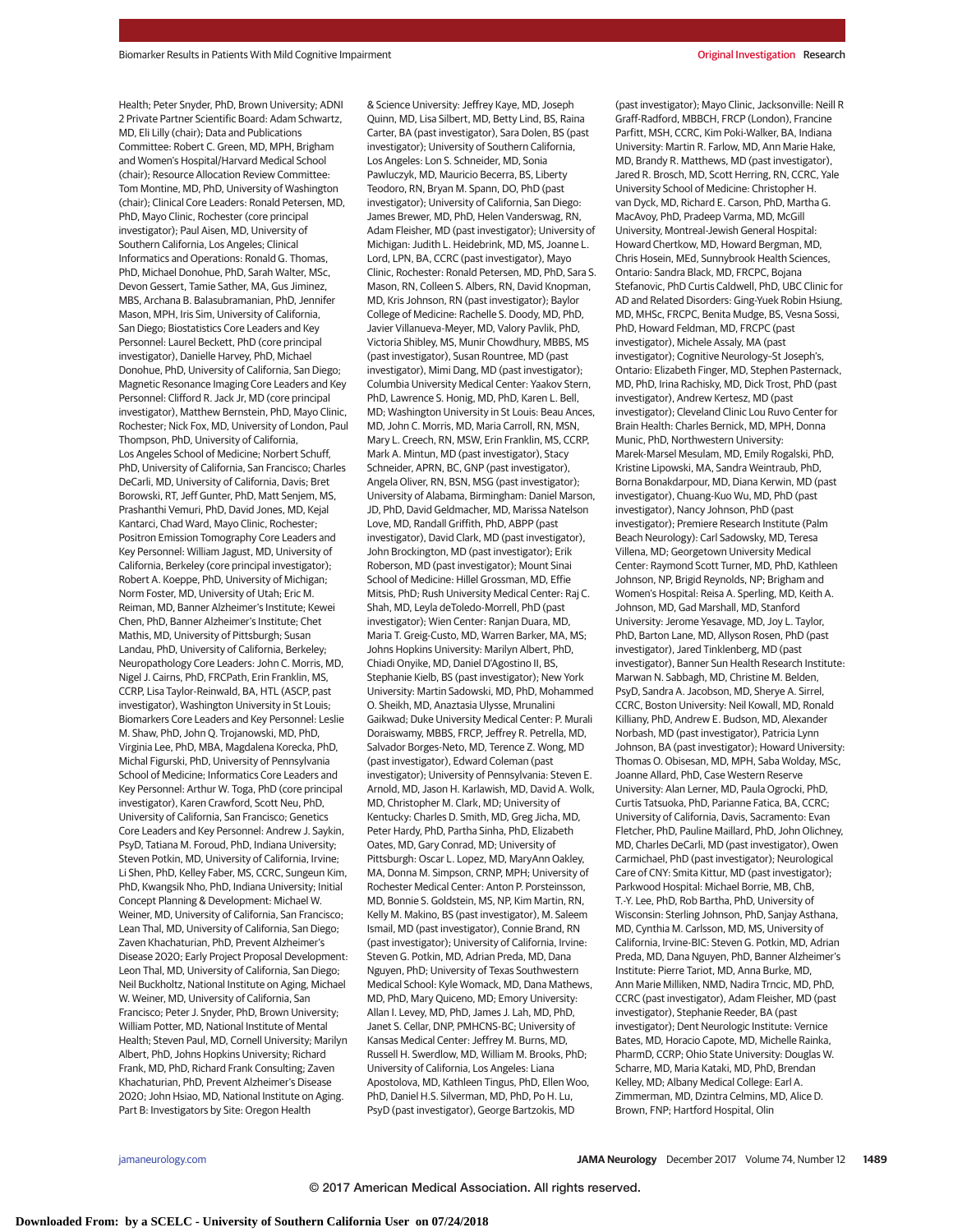Neuropsychiatry Research Center: Godfrey D. Pearlson, MD, Karen Blank, MD, Karen Anderson, RN; Dartmouth-Hitchcock Medical Center: Laura A. Flashman, PhD, Marc Seltzer, MD, Mary L. Hynes, RN, MPH, Robert B. Santulli, MD (past investigator); Wake Forest University Health Sciences: Kaycee M. Sink, MD, MAS, Leslie Gordineer, Jeff D. Williamson, MD, MHS (past investigator), Pradeep Garg, PhD (past investigator), Franklin Watkins, MD (past investigator), Rhode Island Hospital: Brian R. Ott, MD, Geoffrey Tremont, PhD, Lori A. Daiello, PharmD, ScM; Butler Hospital: Stephen Salloway, MD, MS, Paul Malloy, PhD, Stephen Correia, PhD, University of California, San Francisco: Howard J. Rosen, MD, Bruce L. Miller, MD, David Perry, MD, Medical University South Carolina: Jacobo Mintzer, MD, MBA, Kenneth Spicer, MD, PhD, David Bachman, MD, St. Joseph's Health Care: Elizabeth Finger, MD, Stephen Pasternak, MD, Irina Rachinsky, MD, John Rogers, MD, Andrew Kertesz, MD (past investigator), Dick Drost, MD (past investigator), Nathan Kline Institute: Nunzio Pomara, MD, Raymundo Hernando, MD, Antero Sarrael, MD, University of Iowa College of Medicine; Susan K. Schultz, MD, Karen Ekstam Smith, RN, Hristina Koleva, MD, Ki Won Nam, MD, Hyungsub Shim, MD (past investigator), Cornell University, Norman Relkin, MD, PhD, Gloria Chiang, MD, Michael Lin, MD, Lisa Ravdin, PhD, University of South Florida Health Byrd Alzheimer's Institute: Amanda Smith, MD, Balebail Ashok Raj, MD, Kristin Fargher, MD (past investigator). US Department of Defense ADNI Part A: Leadership and Infrastructure Principal Investigator: Michael W. Weiner, MD, University of California, San Francisco, ADCS Principal Investigator and Director of Coordinating Center Clinical Core: Paul Aisen, MD, University of Southern California; Executive Committee: Michael Weiner, MD, University of California, San Francisco; Paul Aisen, MD, University of Southern California; Ronald Petersen, MD, PhD, Mayo Clinic, Rochester, Robert C. Green, MD, MPH, Brigham and Women's Hospital/Harvard Medical School, Danielle Harvey, PhD, University of California, Davis, Clifford R. Jack Jr, MD, Mayo Clinic, Rochester, William Jagust, MD, University of California, Berkeley, John C. Morris, MD, Washington University in St Louis; Andrew J. Saykin, PsyD, Indiana University, Leslie M. Shaw, PhD, Perelman School of Medicine, University of Pennsylvania, Arthur W. Toga, PhD, University of California, Davis, John Q. Trojanowski, MD, PhD, Perelman School of Medicine, University of Pennsylvania Psychological Evaluation/PTSD Core Thomas Neylan, MD, University of California, San Francisco; Traumatic Brain Injury/TBI Core: Jordan Grafman, PhD, Rehabilitation Institute of Chicago, Feinberg School of Medicine; Northwestern University Data and Publication Committee (DPC): Robert C. Green, MD, MPH, BWH/HMS (chair); Resource Allocation Review Committee: Tom Montine, MD, PhD, University of Washington (chair); Clinical Core Leaders: Michael Weiner, MD (core principal investigator), Ronald Petersen, MD, PhD (core principal investigator), Mayo Clinic, Rochester; Paul Aisen, MD, University of Southern California; Clinical Informatics and Operations: Ronald G. Thomas, PhD, Michael Donohue, PhD, Devon Gessert, Tamie Sather, MA, Melissa Davis, Rosemary Morrison, MPH, Gus Jiminez, MBS, University of California, San Diego; Thomas Neylan, MD, Jacqueline Hayes, Shannon Finley, University of California, San Francisco; Biostatistics Core Leaders and Key Personnel:

Danielle Harvey, PhD (core principal investigator), Michael Donohue, PhD, University of California, San Diego; Magnetic Resonance Imaging Core Leaders and Key Personnel: Clifford R. Jack Jr, MD (core principal investigator), Matthew Bernstein, PhD, Bret Borowski, RT, Jeff Gunter, PhD, Matt Senjem, MS, Kejal Kantarci, Chad Ward, Mayo Clinic, Rochester; PET Core Leaders and Key Personnel: William Jagust, MD, University of California, Berkeley (core principal investigator), Robert A. Koeppe, PhD, University of Michigan, Norm Foster, MD, University of Utah, Eric M. Reiman, MD, and Kewei Chen, PhD, Banner Alzheimer's Institute; Susan Landau, PhD, University of California, Berkeley; Neuropathology Core Leaders: John C. Morris, MD, Nigel J. Cairns, PhD, FRCPath, Erin Householder, MS, Washington University in St Louis; Biomarkers Core Leaders and Key Personnel: Leslie M. Shaw, PhD, John Q. Trojanowski, MD, PhD, Virginia Lee, PhD, MBA, Magdalena Korecka, PhD, Michal Figurski, PhD, Perelman School of Medicine, University of Pennsylvania; Informatics Core Leaders and Key Personnel: Arthur W. Toga, PhD (core principal investigator), Karen Crawford, Scott Neu, PhD, University of Southern California; Genetics Core Leaders and Key Personnel: Andrew J. Saykin, PsyD, Tatiana M. Foroud, PhD, Indiana University, Steven Potkin, MD, University of California, Irvine, Li Shen, PhD, Kelley Faber, MS, CCRC, Sungeun Kim, PhD, Kwangsik Nho, PhD, Indiana University; Initial Concept Planning & Development: Michael W. Weiner, MD, University of California, San Francisco; Karl Friedl, US Department of Defense (retired). Part B: Investigators by Site University of Southern California: Lon S. Schneider, MD, MS, Sonia Pawluczyk, MD, Mauricio Becerra, University of California, San Diego: James Brewer, MD, PhD, Helen Vanderswag, RN, Columbia University Medical Center: Yaakov Stern, PhD, Lawrence S. Honig, MD, PhD, Karen L. Bell, MD, Rush University Medical Center: Debra Fleischman, PhD, Konstantinos Arfanakis, PhD, Raj C. Shah, MD; Wien Center: Ranjan Duara, MD (principal investigator), Daniel Varon, MD (coprincipal investigator); Maria T. Greig; HP Coordinator, Duke University Medical Center: P. Murali Doraiswamy, MBBS, Jeffrey R. Petrella, MD, Olga James, MD; University of Rochester Medical Center: Anton P. Porsteinsson, MD (director), Bonnie Goldstein, MS, NP (coordinator), Kimberly S. Martin, RN; University of California, Irvine: Steven G. Potkin, MD, Adrian Preda, MD, Dana Nguyen, PhD; Medical University of South Carolina: Jacobo Mintzer, MD, MBA, Dino Massoglia, MD, PhD, Olga Brawman-Mintzer, MD, Carl Sadowsky, MD, Walter Martinez, MD, Teresa Villena, MD, University of California, San Francisco: William Jagust, MD, Susan Landau, PhD, Howard Rosen, MD, David Perry; Georgetown University Medical Center: Raymond Scott Turner, MD, PhD, Kelly Behan Brigid Reynolds, NP; Brigham and Women's Hospital: Reisa A. Sperling, MD, Keith A. Johnson, MD, Gad Marshall, MD; Banner Sun Health Research Institute: Marwan N. Sabbagh, MD, Sandra A. Jacobson, MD, Sherye A. Sirrel, MS, CCRC; Howard University: Thomas O. Obisesan, MD, MPH, Saba Wolday, MSc, Joanne Allard, PhD; University of Wisconsin: Sterling C. Johnson, PhD, J. Jay Fruehling, MA, Sandra Harding, MS; University of Washington: Elaine R. Peskind, MD, Eric C. Petrie, MD, MS, Gail Li, MD, PhD; Stanford University: Jerome A. Yesavage, MD, Joy L. Taylor, PhD, Ansgar J. Furst, PhD, Steven Chao, MD; Cornell University:

Norman Relkin, MD, PhD, Gloria Chiang, MD; Premiere Research Institute (Palm Beach Neurology): Lisa Ravdin, PhD.

**Additional Contributions:** Data used in preparation of this article were obtained from the ADNI database [\(http://adni.loni.usc.edu\)](http://adni.loni.usc.edu). As such, the investigators within the ADNI contributed to the design and implementation of ADNI and/or provided data but did not participate in analysis or writing of this report. We thank the ABIDE study group, Amsterdam, the Netherlands. Department of Neurology and Alzheimer Center, Amsterdam Neuroscience, VU University Medical Center, Amsterdam, the Netherlands: Wiesje M. van der Flier, PhD, Philip Scheltens, MD, PhD, Femke H. Bouwman, MD, PhD, Marissa D. Zwan, PhD, Ingrid S. van Maurik, MSc, Arno de Wilde, MD, Wiesje Pelkmans, MSc, Colin Groot, MSc, Ellen Dicks, MSc, and Els Dekkers; Department of Radiology and Nuclear Medicine, Amsterdam Neuroscience, VU University Medical Center, Amsterdam, the Netherlands: Bart N. M. van Berckel, MD, PhD, Frederik Barkhof, MD, PhD, and Mike P. Wattjes, MD, PhD; Neurochemistry Laboratory, Department of Clinical Chemistry, Amsterdam Neuroscience, VU University Medical Center, Amsterdam, the Netherlands: Charlotte E. Teunissen, PhD, and Eline A. Willemse, MSc; Department of Medical Psychology, University of Amsterdam, Academic Medical Center, Amsterdam, the Netherlands: Ellen M. Smets, PhD, Marleen Kunneman, PhD, and Sanne Schepers, MSc; BV Cyclotron, Amsterdam, the Netherlands: E. van Lier, MSc; Spaarne Gasthuis, Haarlem, the Netherlands: Niki M. Schoonenboom, MD, PhD; Department of Neurology and Neurosurgery, Brain Center Rudolf Magnus, University Medical Center Utrecht, the Netherlands: Geert Jan Biessels, MD, PhD, and Jurre H. Verwer, MSc; Department of Geriatrics, University Medical Center Utrecht, Utrecht, the Netherlands: Dieneke H. Koek, MD, PhD; Department of Radiology and Nuclear Medicine, University Medical Center Utrecht, Utrecht, the Netherlands, Utrecht, the Netherlands: Monique G. Hobbelink, MD; Vilans, Center of Expertise in Long-Term Care: Mirella M. Minkman, PhD, Cynthia S. Hofman, PhD, and Ruth Pel, MSc; Espria, Meppel, the Netherlands: Esther Kuiper, MSc; Piramal Imaging GmbH, Berlin, Germany: Andrew Stephens, MD, PhD; Roche Diagnostics International Ltd, Rotrkreuz, Switzerland: Richard Bartra-Utermann, MD; and the members of the ABIDE memory clinic panel: Niki M. Schoonenboom, MD, PhD (Spaarne Gasthuis, Haarlem, the Netherlands); Barbera van Harten, MD, PhD, Niek Verwey, MD, PhD, and Peter van Walderveen, MD (Medisch Centrum Leeuwarden, Leeuwarden. the Netherlands); Ester Korf, MD, PhD (Admiraal de Ruyter Ziekenhuis, Vlissingen, the Netherlands); Gerwin Roks, MD, PhD (Sint Elisabeth Ziekenhuis, Tilburg, the Netherlands); Bertjan Kerklaan, MD, PhD (Onze Lieve Vrouwe Gasthuis, Amsterdam, the Netherlands); Leo Boelaarts, MD (Medisch Centrum Alkmaar, Alkmaar, the Netherlands); Annelies. W. E. Weverling, MD (Diaconessenhuis, Leiden, the Netherlands); Rob J. van Marum, MD, PhD (Jeroen Bosch Ziekenhuis, 's-Hertogenbosch, the Netherlands); Jules J. Claus, MD, PhD (Tergooi Ziekenhuis, Hilversum, the Netherlands); and Koos Keizer, MD, PhD (Catherina Ziekenhuis, Eindhoven, the Netherlands).